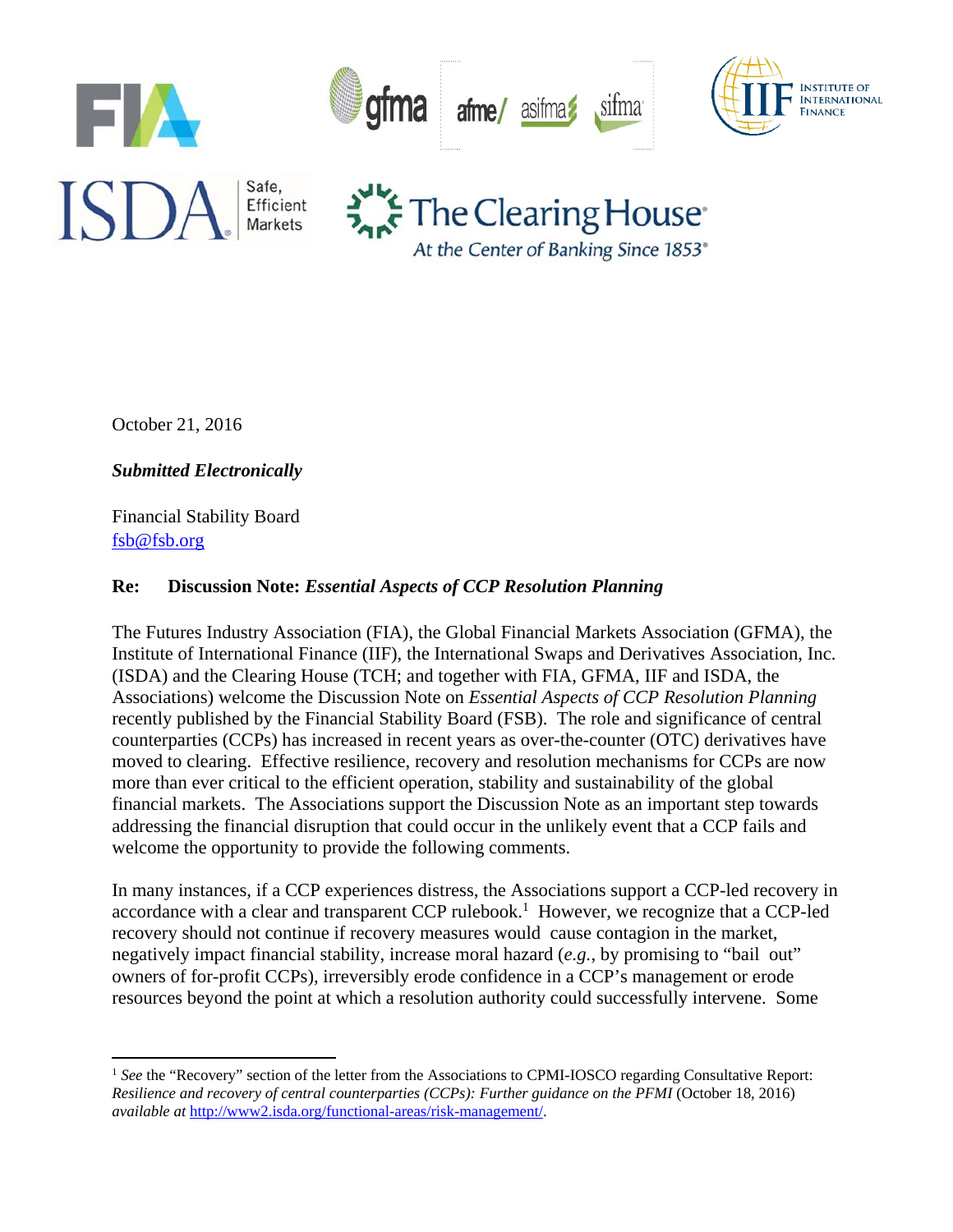members also believe that resolution authorities should consider commencing resolution proceedings before use of any loss allocation tools beyond the CCP's funded resources.

The Associations believe that CCP resolution regimes supplemented by viable strategies for a CCP's resolution are crucial and view the following as key principles to consider in developing CCP resolution regimes and strategies:

- o Authorities should establish and clearly define, on an *ex ante* basis, objective conditions and considerations for when to commence a resolution of a CCP, as well as the strategies that they would use in such a resolution, to allow clearing participants<sup>2</sup> to risk manage their cleared portfolios.
- o Commencement of resolution should not be automatic or presumed, allowing the possibility for a CCP-led recovery to continue in certain situations (provided that implementation of recovery measures is subject to regulatory supervision and oversight).<sup>3</sup>
- o A careful consideration of all facts and circumstances at the time of a potential resolution is critical.
- o Aside from statutory powers available to resolution authorities, the sequence of tools set forth in CCP rulebooks and publicly-disclosed resolution strategies should guide how loss allocation and position rebalancing proceeds in a CCP's resolution. Resolution strategies should also disclose how resolution authorities expect to use their applicable statutory power together with their enforcement of CCP rulebooks.
- o CCP rulebooks should provide for senior debt claims to clearing participants who suffer losses from the exercise of variation margin gains haircutting (VMGH) or partial tear-ups  $(PTUs)^4$  in CCP recovery and/or resolution.
- o CCPs are more than a market infrastructure or utility and they do themselves bring risk to the financial system. CCPs make decisions on a daily basis that impact their risk profiles, including introducing new products, setting membership criteria and establishing requirements for margin and default fund contributions. Accordingly, CCPs must contribute appropriate amounts of "skin-in-the-game"  $(SITG)^5$  to their default "waterfall," provide claims to clearing participants who suffer losses from the use of certain tools in recovery and/or resolution and ensure that their equity is not shielded from losses in resolution.

<sup>&</sup>lt;sup>2</sup> As used herein, "clearing participants" refers to clearing members and their direct and indirect clients.<br><sup>3</sup> As an example that we discuss in greater detail herein, if it remains likely that a CCP could re-establish

<sup>&</sup>lt;sup>3</sup> As an example that we discuss in greater detail herein, if it remains likely that a CCP could re-establish a matched book for all but a subset of illiquid, highly concentrated and/or outsized positions in the defaulting clearing member's (or clearing members') portfolio(s), it may be preferable for the CCP to exercise PTUs (under regulatory oversight and supervision, including to the extent possible under relevant law, oversight by a resolution authority) for such subset, without entering a resolution that would apply to a broader set of products.

<sup>4</sup> We refer to VMGH and PTU because these are the tools that the Associations recommend if funded and unfunded resources are inadequate (in the case of VMGH) or if the CCP cannot return to a matched book through its default management process (in the case of PTU). However, in the event that different tools are utilized for these purposes, we believe that clearing participants suffering losses from the use of such other tools should also receive senior debt claims. We also note that, as discussed below, while some members support a limited amount of VMGH in recovery, other members do not support any VMGH outside of resolution.

<sup>&</sup>lt;sup>5</sup> See the "CCP Contribution to Losses" section of the letter from the Associations to CPMI-IOSCO regarding Consultative Report: *Resilience and recovery of central counterparties (CCPs): Further guidance on the PFMI* (October 18, 2016) *available at* http://www2.isda.org/functional-areas/risk-management/.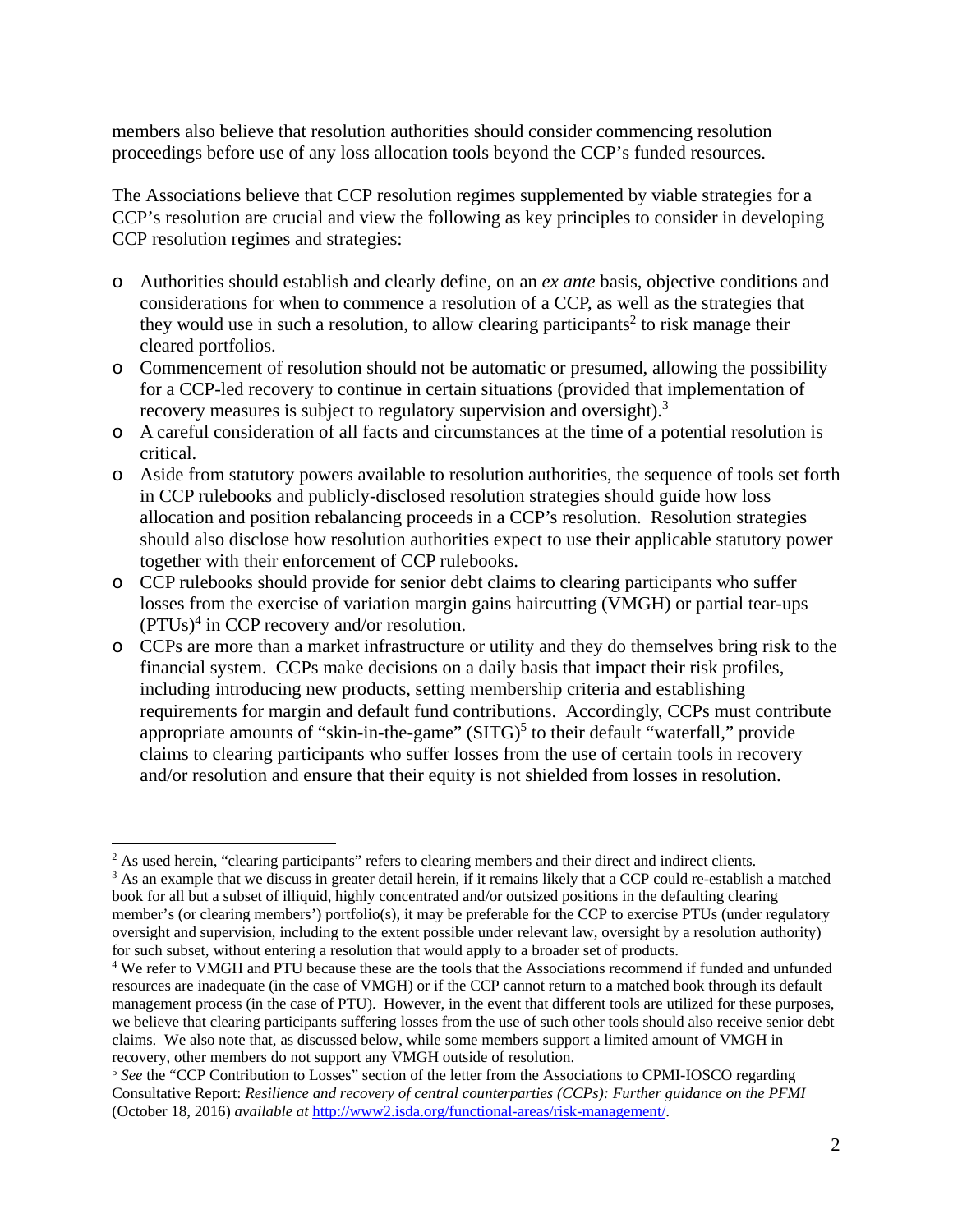Separately, CCPs and their shareholders must be fully responsible for bearing non-default  $losses<sup>6</sup>$ 

o Relevant authorities should have the power to relax clearing mandates and capital requirements for cleared derivatives as necessary to facilitate orderly resolution of a CCP.

We elaborate on these principles below and make reference to them in our responses to the specific questions in the Discussion Note.

#### **1. Default Losses – Tools Available Prior to and During Resolution**

CCPs have the ability to apply funded resources to allocate losses in accordance with default "waterfalls" and, upon exhaustion of funded resources, also have capabilities to assess members for additional contributions, in each case, in accordance with their rulebooks.<sup>7</sup> These funded and unfunded resources should be sized and stress-tested to cover losses during the default management process set forth in the CCP's rulebook and clearing participants should have full transparency into the results of such sizing and stress testing.<sup>8</sup> As part of these resources, the Associations maintain that CCPs should provide at least two tranches of SITG. The first tranche of SITG should be applied to cover losses before the CCP uses any funded or unfunded mutualized resources (other than those of the defaulting clearing member) and the second tranche should be applied to cover losses after assessments on clearing members.<sup>9</sup> CCP SITG ensures that the CCP and its shareholders share in losses and therefore incentivizes them to engage in prudent risk management both prior to, and during, a stress event. A second tranche of CCP SITG further aligns the motivations of clearing participants on the one hand and the CCP and its shareholders on the other. Adequate resources at the CCP to cover the default management process and transparency into those resources would also incentivize meaningful clearing member participation in the default management process because clearing members would have confidence that the CCP could return to viability.

In the event that a CCP's default management process, supported by funded and unfunded CCP resources, fails to return a CCP to a matched book and cover losses, the Associations support

<sup>&</sup>lt;sup>6</sup> One exception would be if a clearing member has an active right to direct specific investments of funds held by the CCP and the CCP does not profit from such investments. Under these circumstances, it would be appropriate for the clearing member to bear losses from such investments. For clarity, the right to allocate investments of assets generally is not an active right to direct specific investments and therefore would not trigger this exception. 7

 $\frac{1}{2}$  We strongly support transparency and clarity in CCP rulebooks regarding the procedures CCPs would follow to effectuate these capabilities, both to allow clearing participants to manage their risks to CCPs and to incentivize meaningful participation in CCP default management processes.

<sup>8</sup> *See* the "Stress Testing" section of the letter from the Associations to CPMI-IOSCO regarding Consultative Report: *Resilience and recovery of central counterparties (CCPs): Further guidance on the PFMI* (October 18, 2016) *available at* http://www2.isda.org/functional-areas/risk-management/.

<sup>9</sup> *See* the "CCP Contribution to Losses" section of the letter from the Associations to CPMI-IOSCO regarding Consultative Report: *Resilience and recovery of central counterparties (CCPs): Further guidance on the PFMI* (October 18, 2016) *available at* http://www2.isda.org/functional-areas/risk-management/. For clarification, we do not envision that the second tranche of CCP SITG would result in the CCP exceeding appropriately-established "coverage" requirements. *See* the "Coverage" section of the letter from the Associations to CPMI-IOSCO regarding Consultative Report: *Resilience and recovery of central counterparties (CCPs): Further guidance on the PFMI* (October 18, 2016) *available at* http://www2.isda.org/functional-areas/risk-management/ for additional explanation of this point.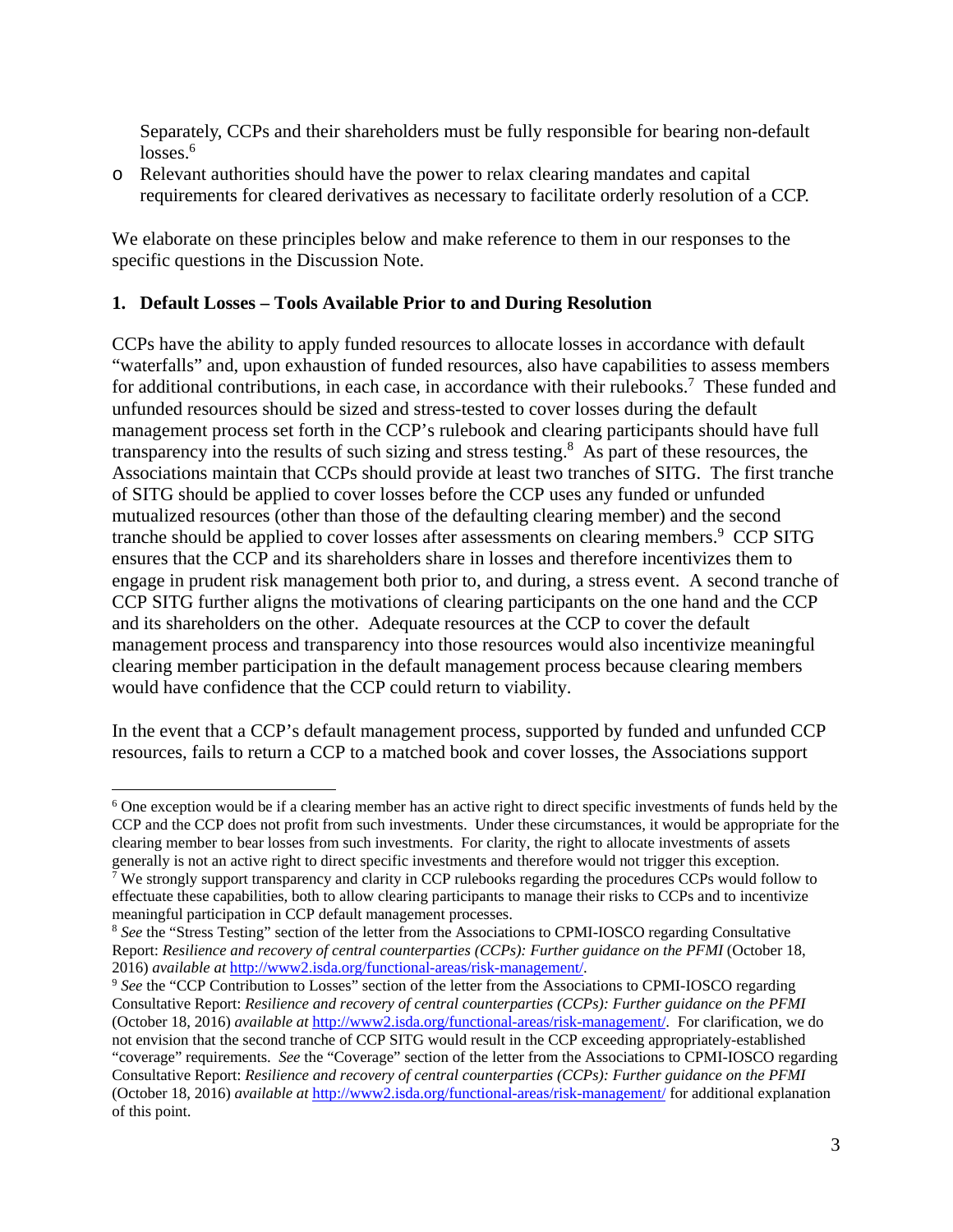utilization of the following tools in CCP resolution (as opposed to other tools contemplated by Appendix II-Annex 1 (the FMI Annex) to the FSB *Key Attributes of Effective Resolution Regimes for Financial Institutions*).10

- *Variation Margin Gains Haircutting*: If the CCP's auction or similar mechanism to return it to a matched book continues to function but losses exceed funded and unfunded mutualized resources, VMGH is a loss allocation tool that can be applied to all clearing participants of the CCP. Some members believe VMGH is an effective and efficient loss allocation tool, as it distributes losses, and therefore risk, widely. These same members also believe that VMGH creates the right incentives by encouraging the subset of clearing participants with positions opposite the defaulting clearing member's (or clearing members') positions to close-out this risk.Other members believe that the use of VMGH could have knock-on effects in an already distressed market.<sup>11</sup> Many of these members support VMGH only after exhaustion of funded and unfunded mutualized resources, provided that it is administered by a resolution authority in resolution. Other members support a "modest"<sup>12</sup> use of VMGH in recovery and believe that a more significant use of VMGH would be more appropriate in resolution than recovery. Some members also maintain that VMGH should not be used until the CCP's own resources have been exhausted, including any funding obligations or guarantees from the CCP's parent.<sup>13</sup> One member does not support any use of VMGH prior to, or in, resolution.
- *Partial Tear-Ups*: PTUs should be a last resort position allocation tool to re-establish a matched book upon failure of the CCP's auction or similar mechanism to rebalance its book. We believe that PTUs should apply to the smallest portion of illiquid contracts possible but recognize that the scope of contracts may need to expand in certain circumstances and/or may be affected by concerns regarding financial stability. Any decisions regarding the scope of contracts to be torn up should be subject to strict governance procedures that are established and disclosed to clearing participants on an *ex ante* basis and account for the views of clearing participants whose positions could be torn up. The price for torn-up contracts should be as close to the fair market value of the contracts as possible so as not to negatively affect accounting or capital treatment for cleared transactions. We note that appropriate pricing may differ across product classes and urge the FSB and national regulators to work with CCPs and their clearing participants to establish appropriately consistent procedures and methodologies for pricing torn-up positions.

<sup>&</sup>lt;sup>10</sup> Please see our responses to questions 7 and 9 below for a discussion of tools that the Associations believe should not be utilized to allocate losses or rebalance a CCP's book.

<sup>&</sup>lt;sup>11</sup> These members believe that potential knock-on effects are particularly an issue if clearing members causing the four largest losses (assuming "Cover 2" plus one assessment), have already defaulted. *See* the "Coverage" section of the letter from the Associations to CPMI-IOSCO regarding Consultative Report: *Resilience and recovery of central counterparties (CCPs): Further guidance on the PFMI* (October 18, 2016) *available at*

http://www2.isda.org/functional-areas/risk-management/ for additional explanation of this point.<br><sup>12</sup> These members support additional work to determine appropriate thresholders for what constitutes a "modest" use of VMGH.

<sup>&</sup>lt;sup>13</sup> We recognize that such obligations do not universally exist today but recommend that CCPs consider them as a further means to allocate losses.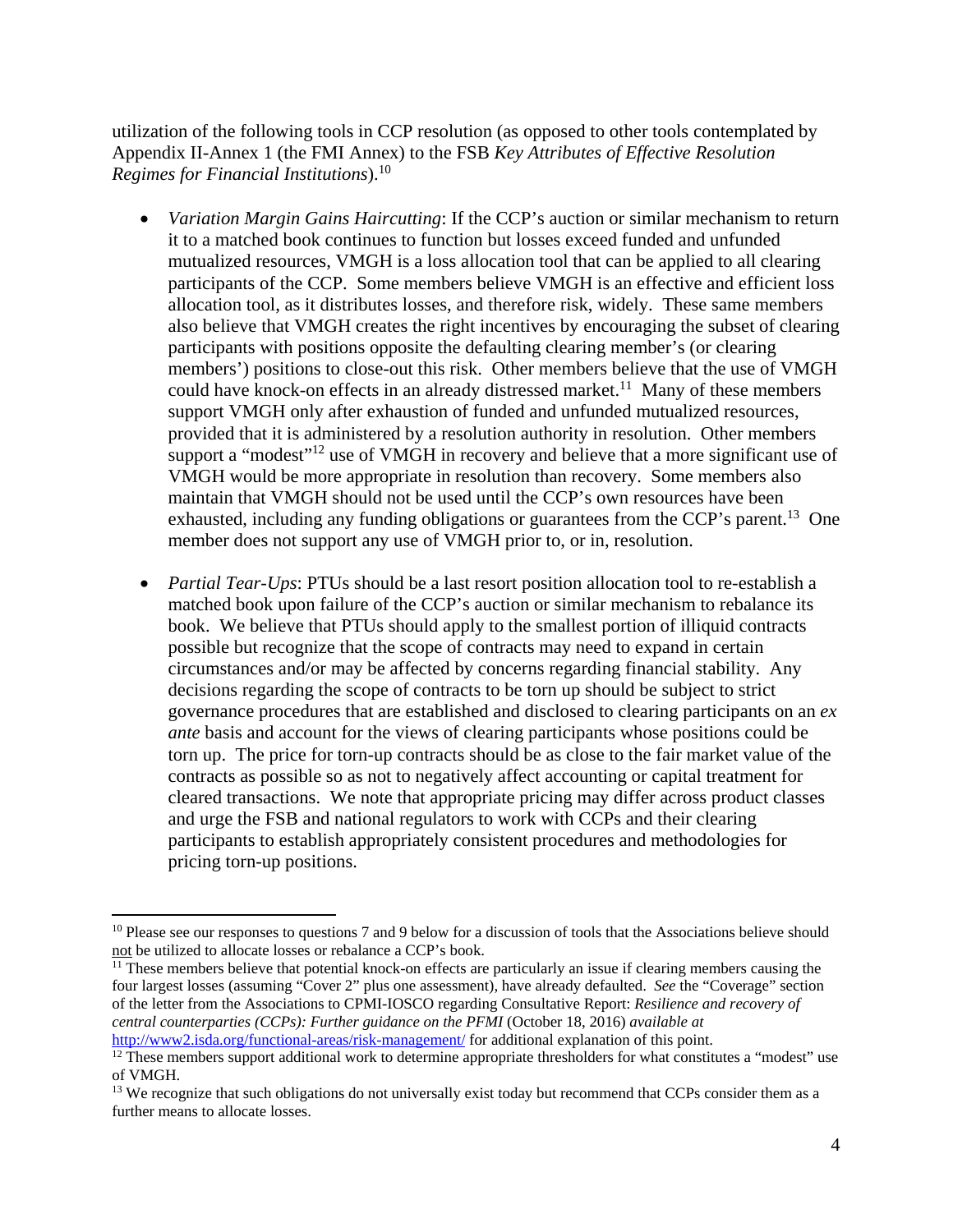*Liquidity from Central Banks*: The Associations strongly support access to liquidity from central banks on standard market terms (including the requirement for high quality liquid collateral) as necessary to support CCP recovery and resolution.<sup>14</sup> CCPs should be required to hold sufficient high quality liquid, central-bank eligible collateral to ensure that they would be able to access liquidity from central banks on these terms. We believe that requirements for the provision of high quality liquid collateral should mitigate any concerns about central bank access with respect to liquidity in resolution.<sup>15</sup> Central bank access on standard market terms significantly enhances CCP resolution strategies without threatening financial stability or utilizing public money for recapitalization (which we agree should be explicitly prohibited).

As discussed in greater detail elsewhere in this letter, any clearing participants that suffer losses from VMGH or PTUs should receive compensation in the form of senior debt claims (either against the CCP or a parent company of the CCP).

It is crucial that CCP rulebooks provide clearing participants and the market with transparency and clarity regarding how VMGH and PTUs would be utilized from a technical perspective both to allow clearing participants to manage their risks to CCPs and to incentivize meaningful participation in the CCP default management processes. It is equally as important that resolution authorities publicly disclose CCP resolution strategies to provide transparency regarding expected application and sequencing of such tools in resolution. Without clarity regarding how tools would be utilized under various potential resolution scenarios, clearing participants may be incentivized to exercise "self-help" by entering transactions that minimize their exposures to the CCP. In doing so, clearing participants may enter into transactions that impede the ability of the CCP to return to a matched book.

It is also critical to note that VMGH and PTU serve two different purposes and are, therefore, not interchangeable. VMGH is a tool to source additional resources by allocating losses whereas PTU is a tool to return a CCP to a matched book upon failure of an auction or similar mechanism to return a CCP to a matched book. As discussed below, PTUs should be priced as close to fair market value as possible and, therefore, do not allocate losses. Similarly, VMGH would not return a CCP to a matched book if the CCP's default management process fails. To the contrary, if the CCP's auction process (or similar mechanism to rebalance its book) fails, the CCP may still have funded or unfunded mutualized resources that could be used alongside a limited amount of PTUs. On the other hand, the auction or similar mechanism may function beyond exhaustion of the CCP's funded and unfunded mutualized resources. If this happens, either additional resources from the CCP or a parent of the CCP, or some form of further loss allocation among clearing participants, would be necessary to avoid using public money.

The Associations do not support initial margin haircutting (IMH) at any point in either recovery or resolution. We believe that IMH would have knock-on effects in an already distressed market,

<sup>&</sup>lt;sup>14</sup> To clarify, CCP access to central banks should be direct and should not require intermediation by clearing members or other banks with central bank access. Requiring intermediation by clearing members and other banks in a time of market stress would be procyclical, as such banks may be under liquidity strains as well.

<sup>15</sup> *See* ISDA and TCH "Considerations for CCP Resolution" (May 2016) *available at* 

http://www2.isda.org/news/clearing-members-analyze-the-resolution-of-central-counterparties-in-new-white-paper.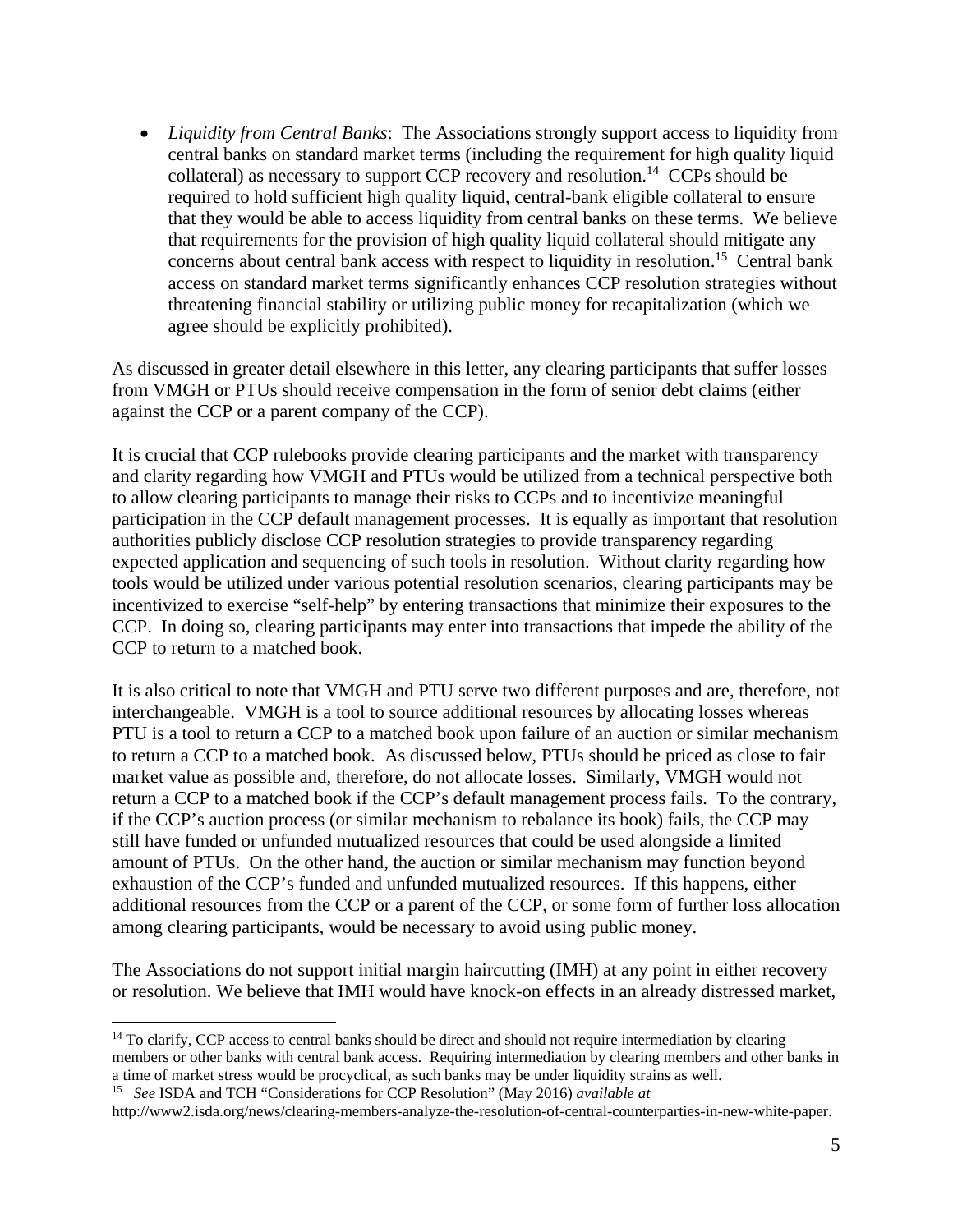is procyclical and could incentivize clearing members to close out of positions in order to reduce their initial margin requirements at the first sign of distress. This would likely cause further disruption in the market and could impede the CCP's recovery. IMH could also dis-incentivize participation in an auction, as clearing members may not want to bid on positions that would increase their initial margin requirements. Finally, the potential for IMH could incentivize clearing members to post non-cash collateral, which could cause undue liquidity constraints in a CCP's day-to-day operations and therefore require larger liquidity facilities and additional sources of liquidity in the ordinary course. Moreover, in the event of a clearing member default, non-defaulting clearing participants would likely substitute their cash collateral immediately, which would further exacerbate liquidity constraints during a period of stress. Additionally, if IMH is permitted in some jurisdictions, it could drive clearing participants to clear only through CCPs in jurisdictions that prohibit IMH. Finally, in many jurisdictions initial margin for uncleared derivatives must now be held with a third-party custodian to shield it from the insolvency of the receiving counterparty. Not providing the same degree of protection to initial margin for cleared derivatives could dis-incentivize central clearing, which would be contrary to stated objectives of the G-20. For these reasons, we strongly believe that clearing participants should always maintain a claim for the return of the full amount of their initial margin posted, without any haircuts or other risk of such claim being reduced.<sup>16</sup>

#### **2. Default Losses – Commencement of CCP Resolution**

The Associations fully concur with the conditions for CCP resolution set forth in Section 4.3 of the FMI Annex to the FSB *Key Attributes of Effective Resolution Regimes for Financial Institutions*, which are:

- Recovery measures available to the [CCP], including the use of its available assets and default resources and the application of any loss allocation rules, are exhausted and have failed to return the [CCP] to viability and continuing compliance with applicable legal and regulatory requirements, or are not being implemented in a timely manner; or
- The relevant oversight, supervisory or resolution authority determines that the recovery measures available to the [CCP] are not reasonably likely to return the [CCP] to viability within the timeframe required to enable continued compliance with applicable legal and regulatory requirements, or that they are otherwise likely to compromise financial stability.

Resolution regimes and strategies for CCP resolution should clearly define the point at which resolution could commence under various scenarios in order to provide market participants with clarity and certainty. If the resolution regime applicable to CCPs in a particular jurisdiction applies to entities other than CCPs, we urge resolution authorities in that jurisdiction to make publicly available more granular resolution strategies specifically for CCPs. These strategies should address, *inter alia*, specific criteria and considerations for triggering CCP resolution (within the confines of the applicable statutes) and the manner in which resolution tools would

 <sup>16</sup> We note that this is required by law in some jurisdictions.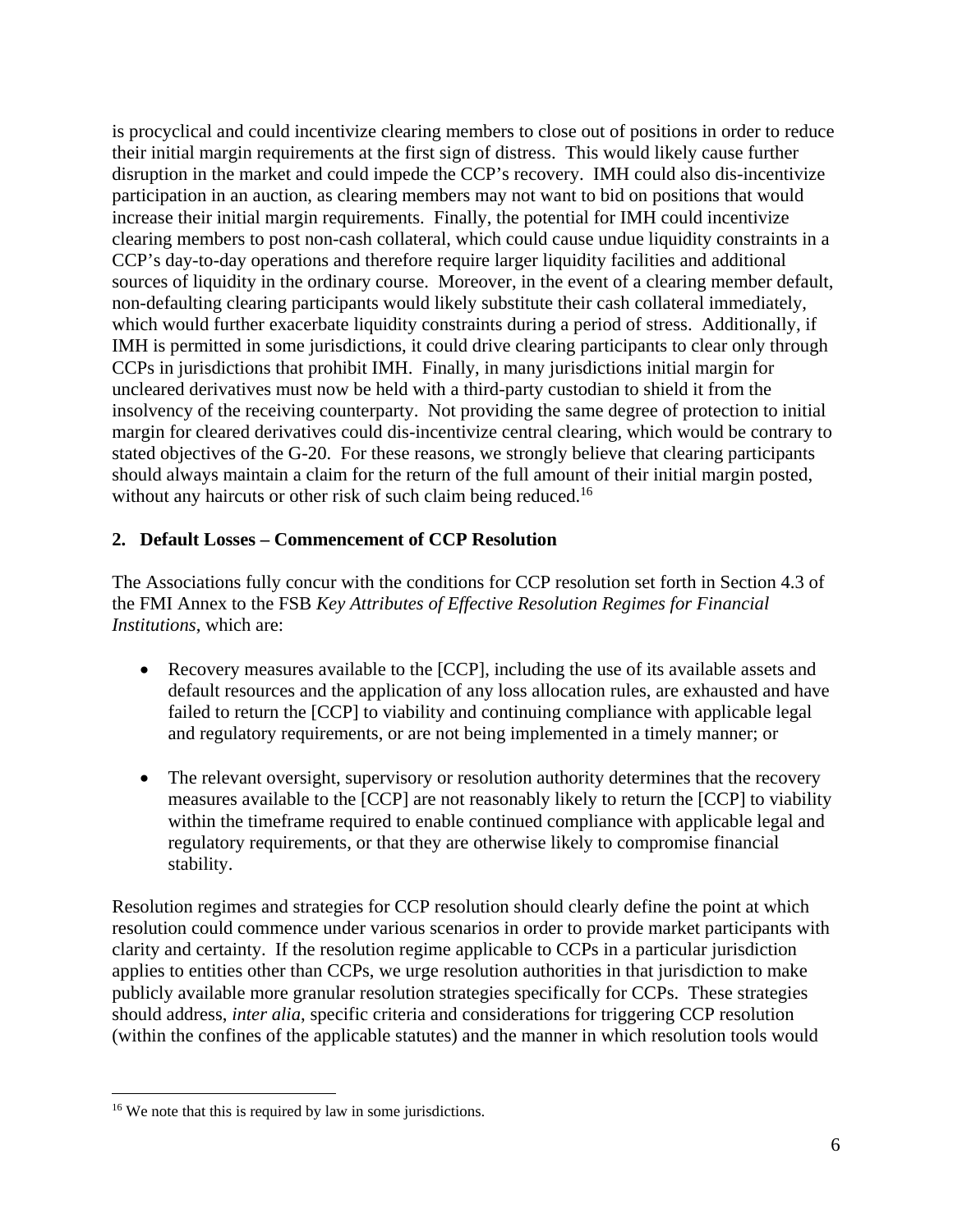be applied under various potential scenarios. We think it would be useful for these strategies to be in the form of resolution "playbooks" for particular CCPs.

The Discussion Note indicates that resolution authorities may decide to commence resolution before a CCP has utilized all tools in its rulebook because, for a resolution to be credible, it requires a quantum of resources sufficient to absorb losses as well as replenish the CCP's financial resources. While some members support the foregoing, the Associations urge resolution authorities to carefully consider all the facts and circumstances at the relevant time and weigh potential benefits of intervening prior to the point at which financial stability could be threatened with the potential costs of such an intervention, including uncertainty for all market participants.

The Associations recommend that resolution regimes and/or publicly disclosed resolution strategies, as applicable, provide for a time at which a resolution authority may consider commencing resolution and the factors that the resolution authority would consider at that time. However, we believe that the resolution authority should have a significant amount of flexibility for recovery to continue if the resolution authority deems it appropriate from a systemic risk perspective and within applicable regulatory and resolution frameworks. More specifically, we believe that resolution authorities should have the authority to intervene once a CCP's funded mutualized resources are exhausted but we do not think that resolution should be automatic at that point (or any time after that) if recovery could proceed within pre-determined limitations. For example, if it remains likely that a CCP could re-establish a matched book for all but a subset of illiquid, highly concentrated and/or outsized positions in the defaulting clearing member's (or clearing members') portfolio(s), it may be preferable for the CCP to exercise PTUs (subject to limitations) for such subset, without entering a resolution that would apply to a broader set of products.17 If recovery proceeds beyond utilization of funded resources and/or beyond the CCP's auction or similar mechanism to rebalance its book, we believe that oversight by relevant authorities, including resolution authorities to the extent possible under relevant law, should be required.

If resolution commences prior to exhaustion of all tools in a CCP's rulebook, we strongly recommend that the resolution authority apply the remaining default management processes and steps set forth in the CCP's rulebook,18 as this would be consistent with the *ex ante* risk management decisions made by clearing participants prior to resolution. By applying this known framework, clearing participants would be better able to participate in the resolution process, as they would have planned for the steps to be taken and processes to be effectuated. Such certainty and predictability would go a long way in promoting financial stability in resolution. To further these objectives and therefore minimize market disruption, any potential deviations from the CCP's rulebook should be clearly articulated in a publicly disclosed resolution "playbook."

We anticipate that resolution authorities will need to act very expeditiously and may not have time to evaluate different potential courses of action. Therefore, we strongly support resolution

<sup>&</sup>lt;sup>17</sup> See response to questions 7 and 8 below regarding additional restrictions that we believe should apply to the exercise of PTUs.

<sup>&</sup>lt;sup>18</sup> We assume in this statement that the CCP rulebooks are amended consistent with our recommendations, including our recommendations with regard to senior claims for those who are affected by the exercise of VMGH and/or PTU.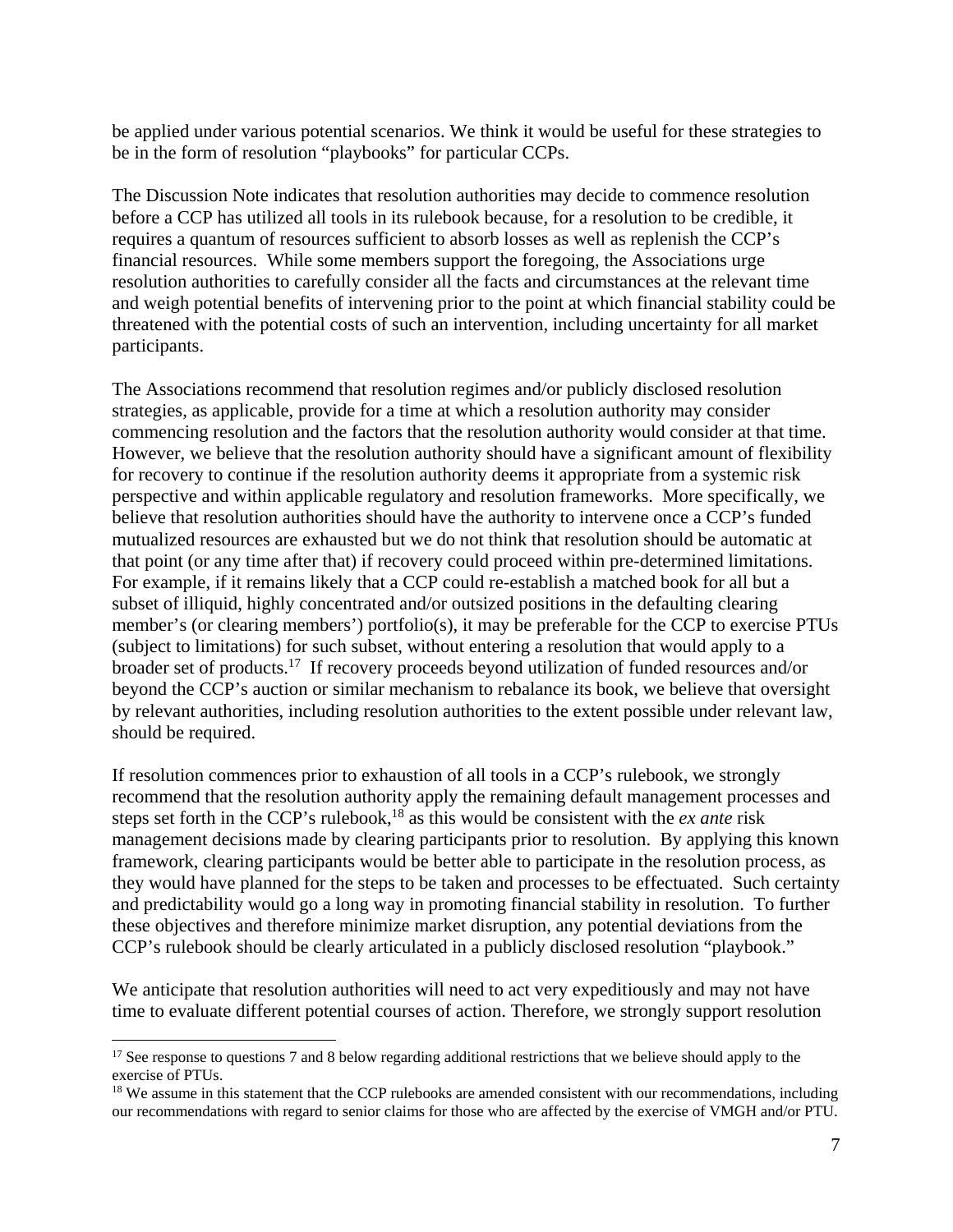regimes that give resolution authorities the power to step in immediately upon commencement of resolution and begin enforcing provisions of the CCP's rulebook. Additionally, advance planning for various potential scenarios will be crucial. In this regard, we also note that in some jurisdictions, a resolution authority may have to transfer the contracts cleared by the CCP to a bridge or other eligible transferee (assuming the CCP as opposed to a holding company of the CCP is in resolution) within limited stay periods in order to avoid exercise by clearing members of their rights to close-out their positions with the CCP.19 In relevant jurisdictions, the resolution authority must therefore put in place a clear and detailed plan so that it is able to rebalance the CCP's book (or, alternatively, ensure that the CCP enters resolution with a balanced book) and effectuate the transfer of the matched book to the bridge or other transferee within the limited stay period.<sup>20</sup> Some members believe that if a resolution authority is required to transfer a matched book away from a failed CCP within a limited stay period, but is unable to develop a credible plan for doing so, it should consider alternative resolution strategies, such as, potentially, resolution of a holding company of the CCP, which could address timing constraints associated with transfers. $21$ 

To facilitate the foregoing, CCPs should have in place processes and real-time risk management capabilities to capture, monitor and report records and conditions (including total exposures, specific large clearing member and client exposures, liquidity demands (*i.e.,* uses) and coverage (*i.e.,* sources), available cash by currency, composition of non-cash collateral and certain other aspects of the CCP's default management process). Such processes and capabilities would enable CCP management and relevant authorities (including resolution authorities) to assess the stress situation in real time. $22$ 

<sup>19</sup> For example, clearing members of a CCP subject to resolution under Title II of the Dodd-Frank Wall Street Reform and Consumer Protection Act (Dodd-Frank Act) in the United States would be prevented from exercising any close-out rights in respect of their contracts until the end of the business day following commencement of resolution, after which time they would be free to exercise close-out rights, unless they had received notice their contracts were being transferred to a bridge or other transferee.

 $20$  It is important to bear in mind that transfer of the CCP's book to a bridge or other transferee does not restore the CCP to a matched book or allocate losses (or otherwise address the risks that resulted in a failure of the CCP's default management process) and, thus, in a jurisdiction (such as the United States) where the resolution authority has to effect a transfer when entering at the CCP level, it would have to transfer an already rebalanced book to the bridge or other transferee. Transfer to a bridge of a book that has not been rebalanced would be wholly inconsistent with the concept of a bridge and any other transferee (*e.g.*, a third-party purchaser) would presumably have no interest in acquiring an unbalanced book. Additionally, a resolution strategy that contemplates the possibility of transferring an unbalanced book to a bridge or other transferee might raise an interpretive question that is potentially relevant to whether clearing members could net exposures to a CCP for capital and other purposes in some jurisdictions, including the United States. We strongly encourage the FSB and national regulators to consider netting and other capital implications of CCP resolution strategies in the context of current regulatory capital requirements for banks prior to implementing any such strategies.

<sup>&</sup>lt;sup>21</sup> If, however, the FDIC placed a holding company of a CCP into resolution under Title II, and the CCP's obligations under its contracts were guaranteed or otherwise supported by or linked to the holding company, such guaranty or other support and all related assets and liabilities would have to be transferred from the holding company to a bridge or other transferee within the limited stay period in order to avoid exercise by clearing members of any closeout rights under the CCP's closeout netting provisions, if such rights were triggered by the holding company's resolution (as opposed to the CCP's resolution).

<sup>&</sup>lt;sup>22</sup> We recognize that many CCPs have such capabilities in place today, at least with respect to their supervisors. However, we urge universal implementation of these capabilities with respect to all relevant authorities, including resolution authorities.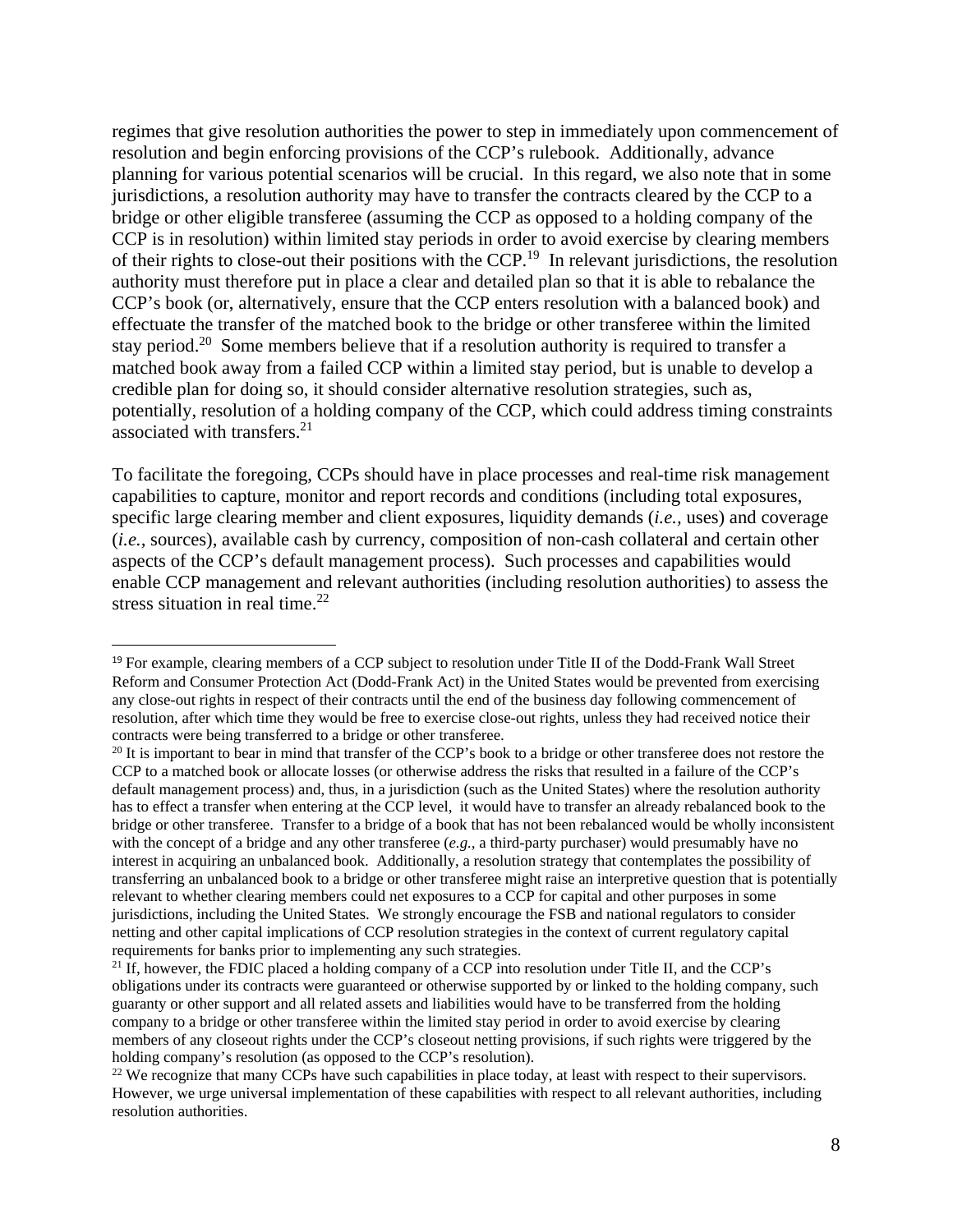#### **3. Claims for Clearing Participants Affected by the Application of Recovery and Resolution Tools**

As noted above, CCP rulebooks should provide senior debt claims for clearing participants who suffer losses beyond the CCP's funded (*i.e.,* default fund) and unfunded (*i.e.,* capped assessments) default resources, in CCP recovery and resolution, including in connection with our recommended use of VMGH and PTU. Issuing senior debt claims would:

- Ensure that clearing participants suffering losses beyond their contribution to funded and unfunded mutualized resources are "creditors" for the amounts of such losses in resolution, irrespective of whether they incur such losses in recovery or resolution. In particular, clearing members must be creditors for these amounts in order to benefit from creditor protections in resolution such as "no creditor worse off" (NCWO).<sup>23</sup>
- Mitigate moral hazards associated with allocating losses or positions among clearing participants and thereby protecting equity holders of for-profit CCPs.
- Incentivize CCPs to focus on resilience in order to avoid exhaustion of funded and unfunded default resources and subsequent use of tools that would entitle clearing participants to senior claims.
- Offer greater likelihood of repayment than equity in the CCP if recovery is successful and resolution does not commence.
- Facilitate a subsequent bail-in of all senior debt claimants on a *pari passu* basis for equity in order to wipe out existing shareholders in resolution.

As noted above, if resolution does not occur, the terms of these senior debt claims should require repayment from the CCP's earnings prior to any such earnings being distributed to shareholders or any existing debt holders that are affiliates of the  $CCP<sup>24</sup>$ . If recovery measures fail and resolution commences, then such claims should be paid prior to any distribution to the CCP's shareholders or could be exchanged or bailed in for debt or equity in the successor or resolved CCP, in accordance with the hierarchy of claims under the relevant resolution regime. This would ensure structural subordination of existing shareholders.<sup>25</sup> It is crucial that the holders of the senior debt claims have recourse beyond the defaulting clearing member's estate. Senior debt claims for losses due to VMGH are relatively simple to value and should be valued as the amount by which variation margin gains were haircut. However, the value of such senior debt claims for PTUs is less straightforward. We believe that the claims should follow the

<sup>&</sup>lt;sup>23</sup> As discussed in greater detail below, under current CCP rulebooks, clearing members would be creditors in resolution only for the return of their initial margin and, if they are in-the-money vis-à-vis the CCP, the net amount by which they were in the money to the extent that the CCP's resources covered such amounts. Limited recourse provisions in existing CCP rulebooks limit the amount of a clearing member's claims to the amount of resources held by the CCP or the relevant silo of the CCP.

<sup>&</sup>lt;sup>24</sup> We recognize that additional work is necessary to establish precisely where such senior debt claims should fall within the creditor hierarchy. Among other things, liquidity providers to the CCP may ultimately find themselves with claims against the CCP and the ranking of such claims deserves careful consideration, as it should not hinder a CCP's ability to source liquidity in a time of stress.

<sup>&</sup>lt;sup>25</sup> In addition to wiping out existing shareholders, we believe that a resolution authority should have the power to replace the existing board of directors and senior management.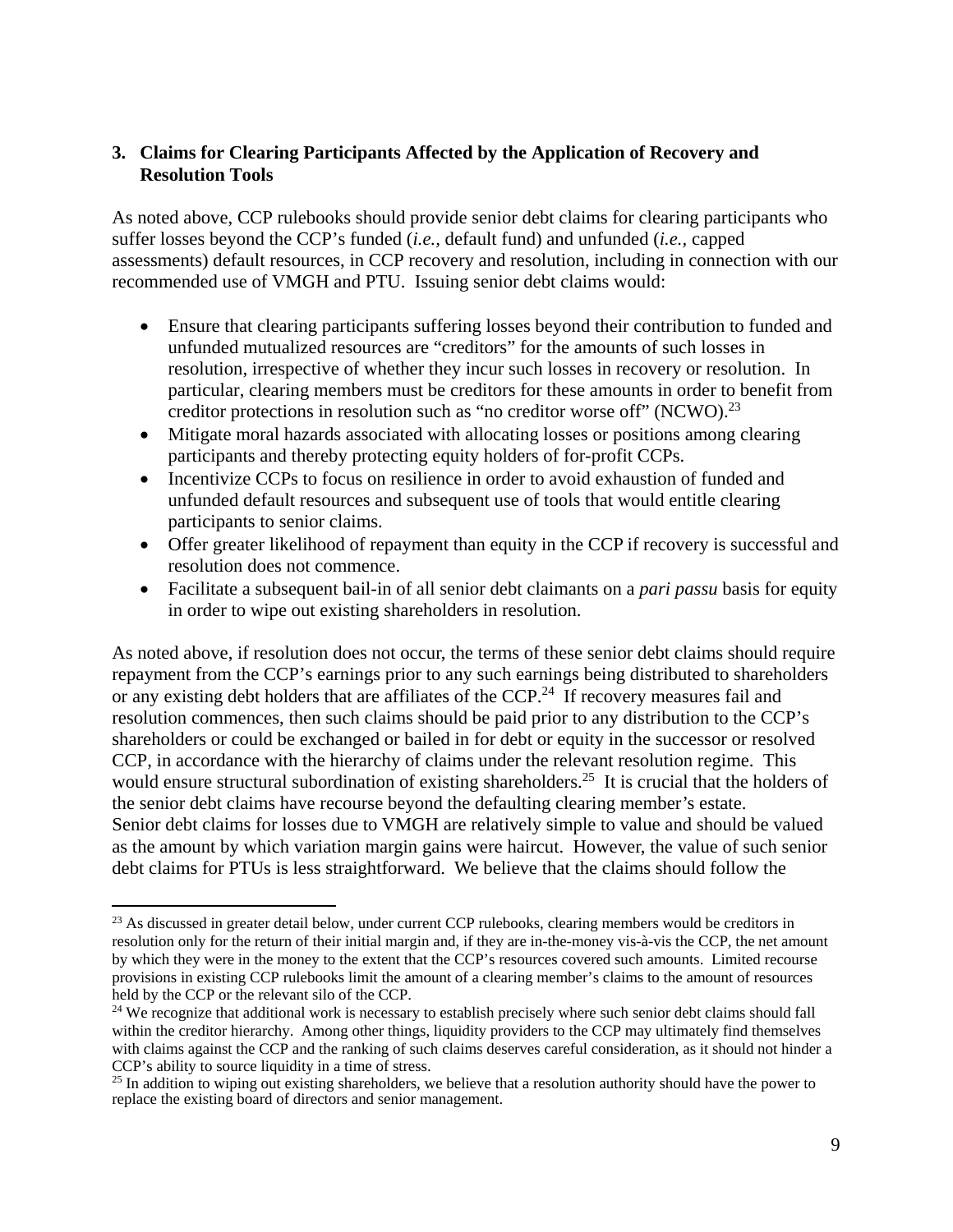calculations typically used in the uncleared derivatives markets and therefore the value of claims should generally be based on the cost to clearing participants' of re-establishing their torn-up positions. We believe that more work needs to be done in determining the appropriate price for torn-up positions.

As noted above, many view compensation in the form of senior debt claims upon the use of VMGH and PTU as essential to align the interests of a CCP's shareholders with those of its clearing participants. In this regard, we note that the availability of such compensation would have implications for the CCP's solvency in a time of distress and could impact a CCP's decisions regarding which products to clear and how to structure its default management process. Some members believe that such compensation may also impact incentives for clearing participants to bid in auctions. Accordingly, we believe that when structuring the terms of compensation (including type, amount, priority, repayment terms and maturity of any claims), careful consideration should be given to resulting incentives for both a CCP's shareholders and its clearing participants. We also believe that additional work is necessary to determine which entity (the CCP or a holding company of the CCP) should issue the senior debt claims. This determination will likely depend in part on the resolution strategy for a particular CCP and the CCP's existing corporate structure.

#### **4. CCP Resolution for Non-Default Losses**

As a general matter, we support additional work to analyze potential non-default losses (*e.g.,*  losses from custodial, investment, credit, liquidity,  $^{26}$  market, operational, legal, general business and cyber risks) and the effect that they could have on the viability of CCPs. However, at this time the Associations do strongly believe that only the CCP's management is able to control and mitigate the CCP's exposure to non-default losses. Therefore, we believe that non-default losses should accrue to the ultimate equity holders of the CCP.<sup>27</sup> If CCPs and their shareholders bear the risk of non-default losses, they will be properly incentivized to exercise prudent risk management and focus on CCP resilience.

Some members believe that if clearing participants were to bear non-default losses in certain situations, they could be incentivized to post non-cash collateral (to the extent permitted), which would be more difficult to use in covering non-default losses and therefore could increase the likelihood of liquidity shortfalls for a CCP in distress. Many members believe that CCP regulatory capital should be right-sized to cover credit, liquidity, market, operational, legal, general business and cyber risks and that CCPs should bear the burden of demonstrating to their regulators and clearing participants that their capital covers these risks. Other members believe that CCPs should hold dedicated reserves (that are not funded by clearing participants) outside of regulatory capital for this same purpose. In absolutely no event should initial margin be

 $26$  Liquidity risk could be associated with default losses and/or non-default losses. In the context of non-default losses, liquidity risk includes, *e.g.,* the risk that a liquidity provider defaults and the CCP experiences liquidity stresses that are unrelated to a clearing member default.

 $27$  One exception would be if a clearing member has an active right to direct specific investments of funds held by the CCP and the CCP does not profit from such investments. Under these circumstances, it would be appropriate for the clearing member to bear losses from such investments. For clarity, the right to allocate investments of assets generally is not an active right to direct specific investments and therefore would not trigger this exception.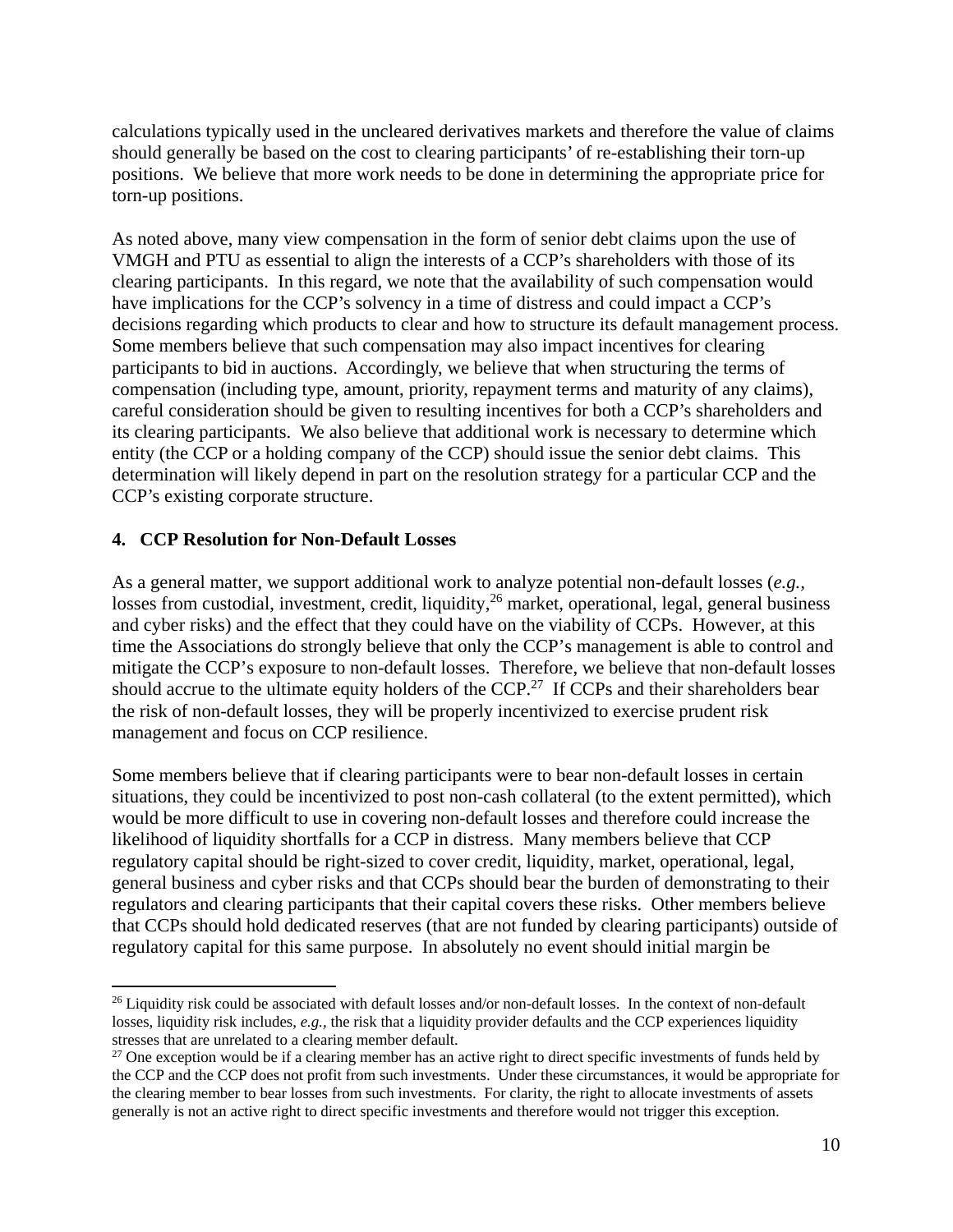available to cover any losses, including non-default losses. In the unlikely event that regulatory capital (or, as some members prefer, a separate right-sized quantum of dedicated reserves to cover non-default losses) does not cover non-default losses, additional losses should be covered exclusively by any additional CCP equity and/or a parent company of the CCP (as opposed to loss allocation measures imposed on clearing participants). In order to ensure the foregoing and also create the right incentives for the CCP and its management, CCP rulebooks should unambiguously indicate that default "waterfalls" do not apply to non-default losses.

In the event that non-default losses cause the CCP to enter into resolution, we realize that clearing participants would be creditors for any amounts the CCP owes them and may therefore bear losses. In light of this, we believe it is critical that non-recourse provisions do not shield CCP shareholders from non-default losses as such losses should not be passed along to clearing participants in the creditor hierarchy until all equity has been wiped out.<sup>28</sup> To ensure that shareholders bear non-default losses, it is also important that any intercompany debt owing to a CCP's parent is junior to claims for non-default losses.

Currently clearing participants do not have adequate transparency regarding how CCPs measure and manage the potential for non-default losses or how CCPs would handle such losses in recovery or resolution. As discussed above for default losses, we believe it is critical for publicly available resolution strategies to address treatment of non-default losses completely separately from treatment of default losses.

If a CCP suffers both a default loss and a non-default loss (because, *e.g.,* a clearing member that is also a settlement bank or custodial bank for the CCP defaults), the portion of the losses that are attributable as non-default losses should not be treated the same as default losses. That is, the CCP's default "waterfall" should not cover these non-default losses. Among other scenarios, CCP resolution strategies should therefore contemplate simultaneous management of default losses and non-default losses. We believe that more work is necessary to analyze these different scenarios.

### **Specific Responses to Questions**

#### **Q1. Does this discussion note identify the relevant aspects of CCP resolution that are core to the design of effective resolution strategies? What other aspects, if any should authorities address?**

The Discussion Note identifies many of the significant aspects of CCP resolution. We suggest that future FSB work in this area also cover:

 *Coordination between recovery rules and resolution.* Coordination among applicable regulators and resolution authorities is essential to ensure that recovery rules are not

<sup>&</sup>lt;sup>28</sup> Please see our response to question 15 below for additional discussion of issues associated with non-recourse provisions. Please also note that one large U.S. bank continues to support limited recourse clearing.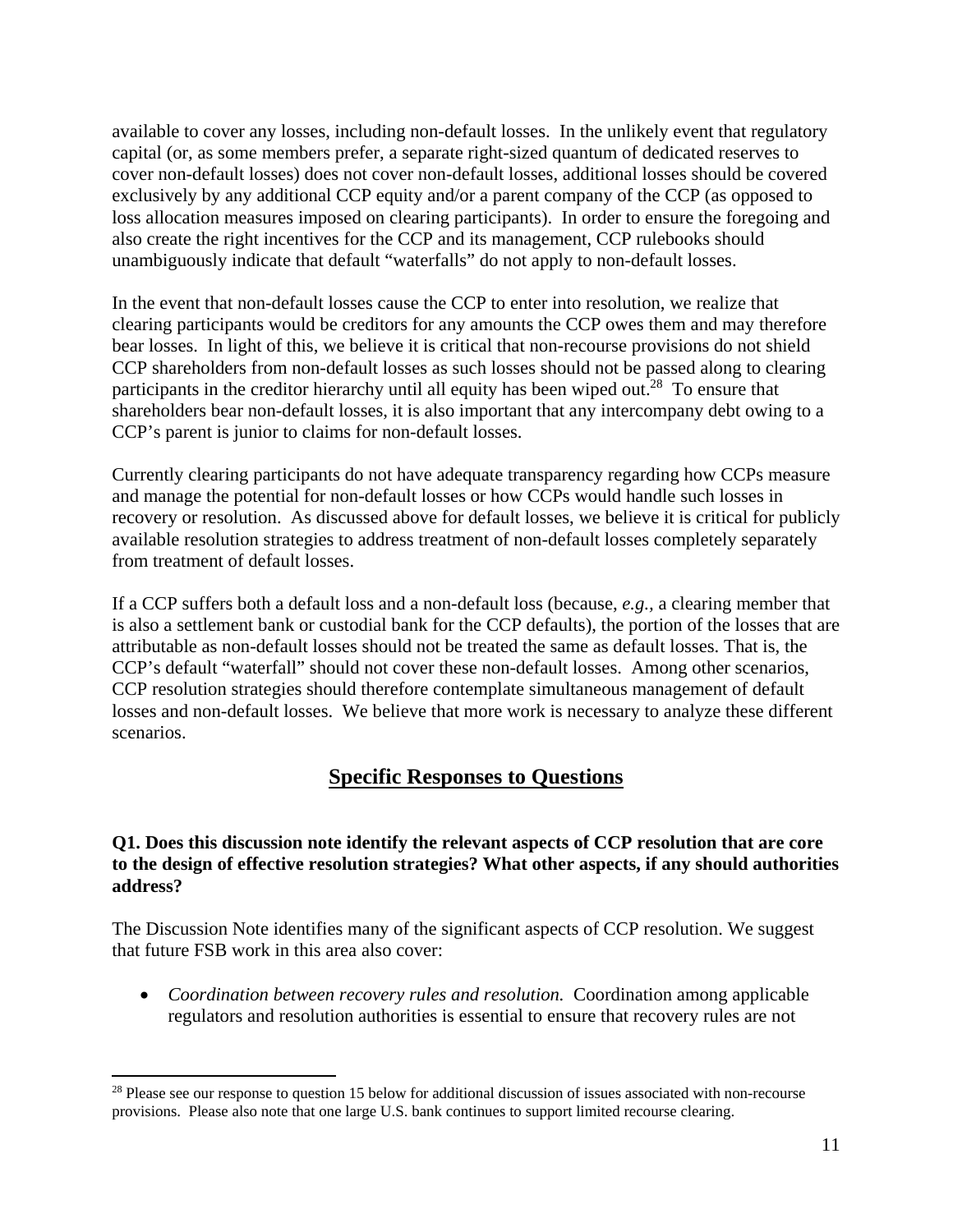structured in a way that is contrary to the objectives of resolution.<sup>29</sup> For example, recovery rules should not have limited recourse provisions that protect shareholder equity from loss allocation in recovery or resolution. Additionally, recovery tools should not extinguish losses incurred by clearing participants but instead, as discussed elsewhere in this letter, clearing participants should receive senior debt claims that ensure priority over shareholders.

- *Rights to claims.* The rights of clearing participants suffering losses from the use of loss allocation tools utilized after exhaustion of funded (*i.e.,* default fund) and unfunded (*i.e.,*  capped assessments) mutualized resources, and position allocation tools (which we believe should be PTUs) utilized upon the failure of the CCP's auction (or similar mechanism to rebalance its book), to senior debt claims and the details of such claims, as discussed elsewhere in this letter.
- *Beginning of resolution.* Articulation of what should occur during the first approximately two business days of a CCP resolution. We anticipate that resolution authorities will need to act very expeditiously during this period in order to restore market confidence, and therefore may not have time to evaluate different potential courses of action. Therefore, advance planning for various potential scenarios will be crucial. Among other things, such planning should cover steps that must be taken to ensure that clearing participants do not have the right to close-out their positions with the CCP during a limited-stay period and coordination with relevant authorities, including market regulators as well as domestic foreign regulators of clearing participants. Resolution authorities should assume that they may have to restore the CCP to a matched book and resume normal operations on a stable platform with fully replenished default fund resources, CCP SITG and regulatory capital, all within a limited stay period.
- *Joint fire-drills.* Joint resolution-related fire-drills across multiple CCPs and among CCPs and other market participants including settlement banks, custodians, liquidity providers, investment counterparties and other financial market infrastructures.
- *Concurrent default and non-default losses.* Instances in which a CCP suffers both default and non-default losses. As noted above, we strongly believe that the portion of such losses that are attributable as non-default losses should not be treated the same as default losses and, in particular, should not be covered by the CCP's default "waterfall."
- *Statutory resolution frameworks.* Availability of statutory resolution frameworks for CCPs that provide resolution authorities with a broad set of rights, powers and privileges and contain protections (including a NCWO safeguard) applicable to the use of such rights, power and privileges. Among other things, regardless of whether the relevant resolution regime contemplates transfer to a bridge or other transferee, or resolution within the same entity, statutory resolution regimes should provide resolution authorities with:

<sup>29</sup> Note objective (iii) in the preamble to the FSB *Key Attributes of Effective Resolution Regimes for Financial Institutions* (the Key Attributes) and paragraph 5.1 of the Key Attributes.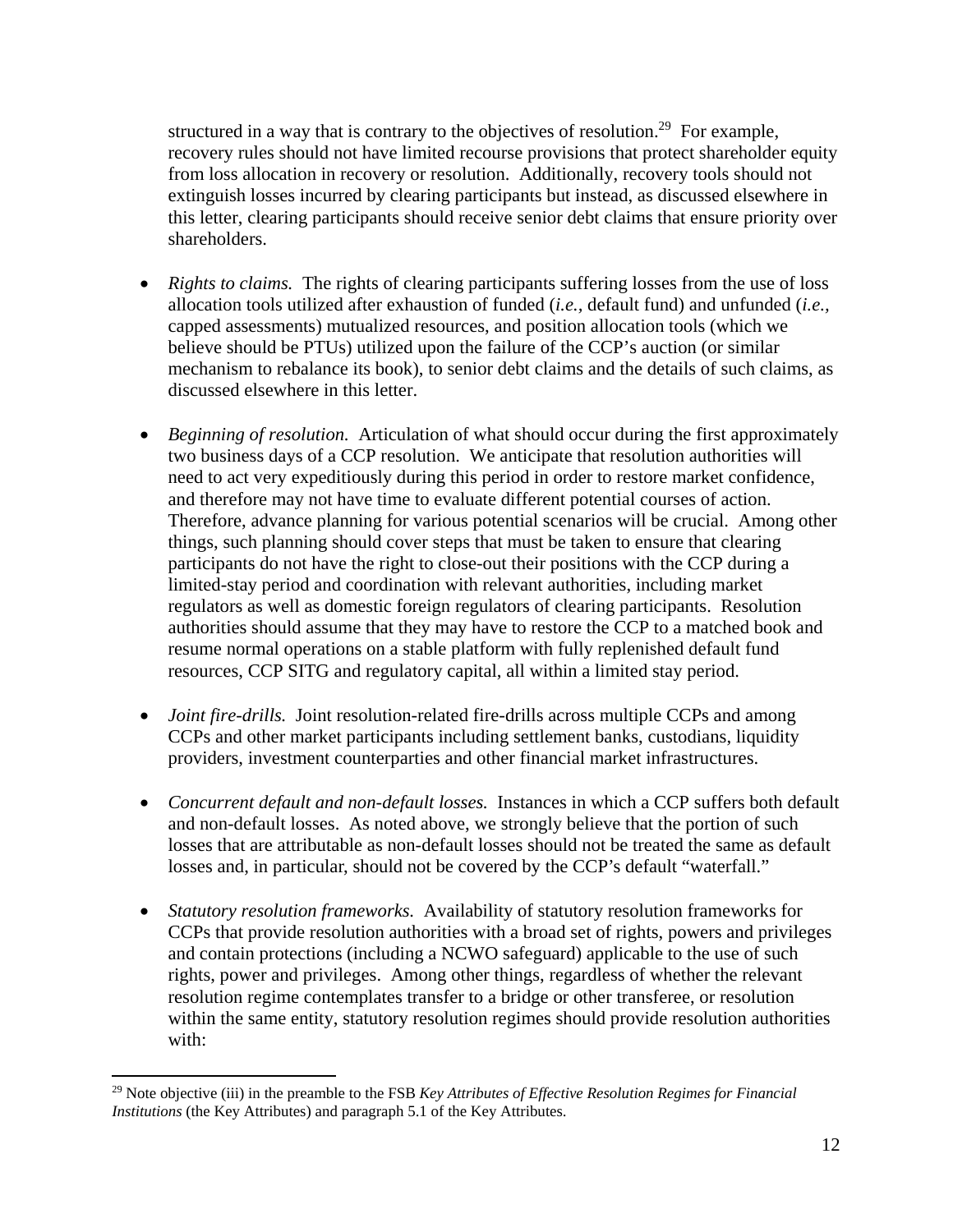- o The power to enforce the CCP's rulebook;
- o The ability to ensure that a successor or resolved CCP has temporary licences and is otherwise authorized to continue operations without interruption;
- o The power to effectuate transfers of the CCP's assets and liabilities without consents;
- o The ability to obtain financing in the name of a successor or resolved CCP;
- o The ability to administer a claims process;
- o The power to replace a CCP's board and senior management;
- o The power to subordinate inter-company debt owed by a CCP to any parent holding companies to claims of clearing participants;
- o The power to write-down or bail-in debt and equity of the CCP and any parent holding companies; and
- o The power to stay temporarily litigation against the CCP.
- *CCP structures.* Consideration of structuring alternatives, including but not limited to the establishment of "dedicated" intermediate holding companies that would wholly-own the CCP. The primary purposes of these intermediate holding companies (which would be established in the same jurisdiction as the CCP to avoid cross-border issues) would be to facilitate resolution (as resolution authorities would enter at the intermediate holding company).<sup>30</sup> Under potential resolution strategies for CCPs, some members believe that these intermediate holding companies could also serve as a "pre-positioning" vehicle by holding high-quality liquid assets in an amount equal to regulatory capital plus the CCP's SITG, which would be contributed down to the CCP to effectuate the recapitalization discussed below in response to question 4 immediately prior to the resolution authority placing the intermediate holding company into resolution. Analysis of structural issues should also address issues related to structural subordination that exists between CCPs and their parent holding companies and any effects that such structural subordination could have on resolution strategies. Any structuring alternatives should be considered on a CCP-by-CCP basis and must take into account all aspects of applicable regulatory regimes.
- *Impact on netting and clearing participant capital.* The impact of CCP resolution on clearing participants' ability to net their exposures to a CCP for regulatory capital and other purposes. We strongly believe that CCP resolution regimes and strategies should not impede clearing participants' ability to net exposures for their cleared transactions or require clearing participants to hold additional capital and that resolution authorities should always consider whether their actions would implicate these issues for clearing participants.<sup>31</sup>

<sup>&</sup>lt;sup>30</sup> Members who support intermediate holding companies for these purposes believe that they could address some of the issues (which are described above) associated with requirements to transfer contracts within a limited stay period.

<sup>&</sup>lt;sup>31</sup> A resolution strategy that contemplates the possibility of transferring an unbalanced book to a bridge or other transferee raise an interpretive question that is potentially relevant to whether clearing members could net exposures to a CCP for capital and other purposes in some jurisdictions, including the United States. We strongly encourage the FSB and national regulators to consider netting and other capital implications of CCP resolution strategies in the context of current regulatory capital requirements for banks prior to implementing any such strategies.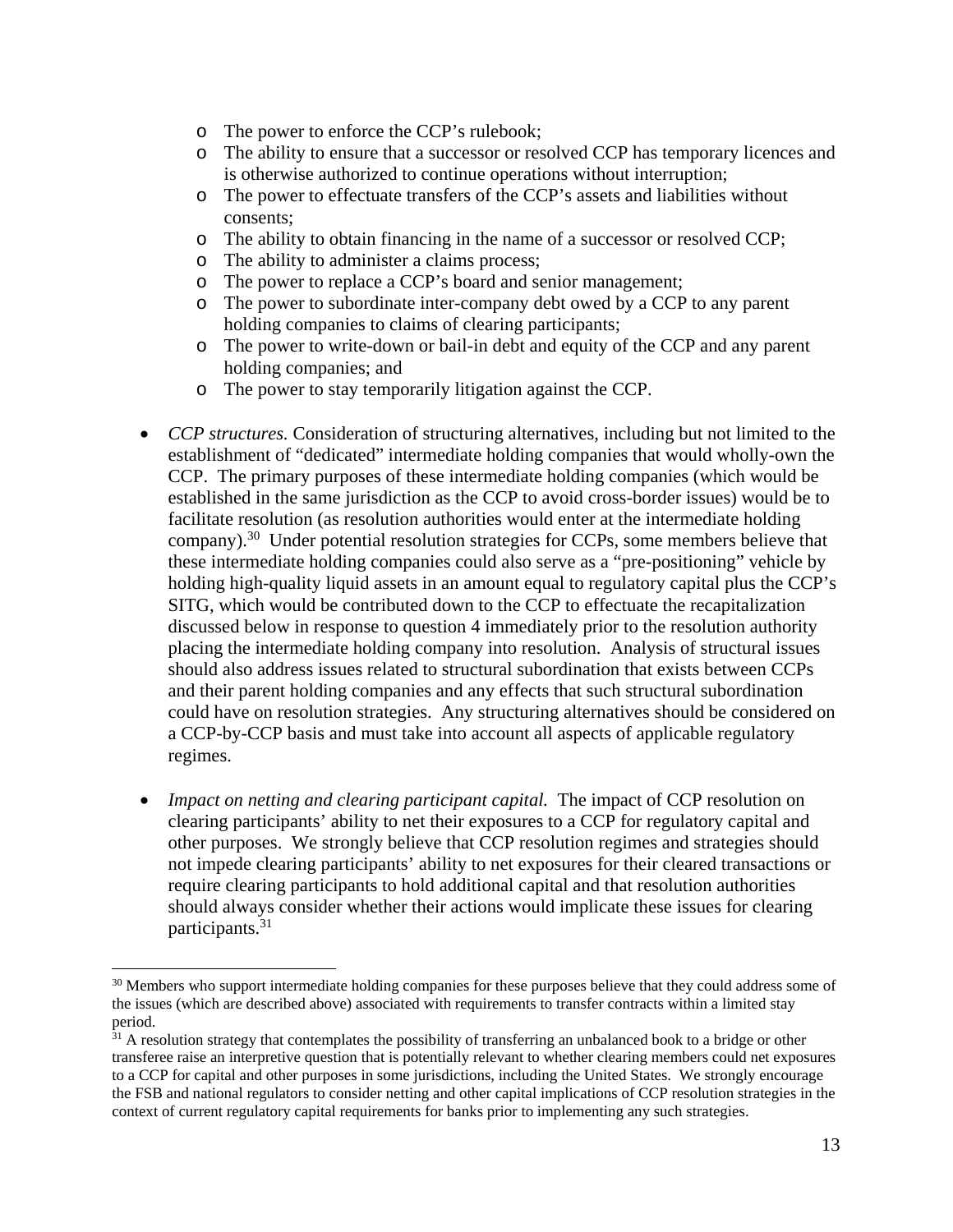- *Cross-border coordination.* Cross-border coordination in the event of a CCP resolution, including but not limited to measures to ensure that resolution tools would apply in a cross-border context. This is particularly important for any tools that are not contained in a CCP's rulebook (and are therefore not part of the CCP's contract with its clearing members).
- *Clearing member resolution.* Coordination with resolution authorities for clearing members to further reduce the likelihood of that a clearing member would default to a CCP.

#### **Q2. What is the impact on incentives of the different aspects of resolution outlined in this note for CCP stakeholders to support recovery and resolution processes and participate in central clearing in general? Are there other potential effects that have not been considered?**

Incentives play a critical role in determining how various stakeholders act prior to and during recovery and resolution. We strongly believe that clearing participants currently have the proper incentives to support CCP resilience, recovery and resolution, as the failure of the CCP in an already stressed market would make it difficult, if not impossible, for clearing participants to maintain their portfolios of cleared transactions, which could result in additional losses to the clearing participants.

The potential for usage of default fund contributions and subsequent assessments incentivizes clearing members to participate in the CCP's default management process. Additionally, the potential for PTUs upon the failure of a default management process further incentivizes clearing participants to participate in such default management process to avoid having their positions torn up. Any PTUs in a stressed market may likely be akin to failure of the CCP if clearing participants cannot replace torn-up positions. As a result of the foregoing, we strongly disagree with any notions that clearing participants would "rig" an auction or other mechanism to rebalance a CCP's portfolio.<sup>32</sup> Separately, some members believe that VMGH creates the right incentives by encouraging the subset of clearing participants with positions opposite the defaulting clearing member's (or clearing members') positions to close-out this risk.

However, we believe that incentives for CCPs and their shareholders to support CCP resilience, recovery and resolution may not be properly aligned with those of clearing participants. Currently, as a result of non-recourse provisions in CCP rulebooks, clearing participants would bear losses before CCP shareholders upon a stress event at the CCP, a result that we view as problematic. This shield from potential losses effectively dis-incentivizes CCPs from prudently addressing risks prior to and in a CCP resolution. As discussed above, we believe that CCPs should provide two tranches of SITG in the default "waterfall" to better align their potential losses with those of clearing members.<sup>33</sup> Many CCPs currently do not disclose how they will

 $32$  It is also important to note that such actions would be illegal.

<sup>&</sup>lt;sup>33</sup> See the "CCP Contribution to Losses" section of the letter from the Associations to CPMI-IOSCO regarding Consultative Report: *Resilience and recovery of central counterparties (CCPs): Further guidance on the PFMI* (October 18, 2016) *available at* http://www2.isda.org/functional-areas/risk-management/.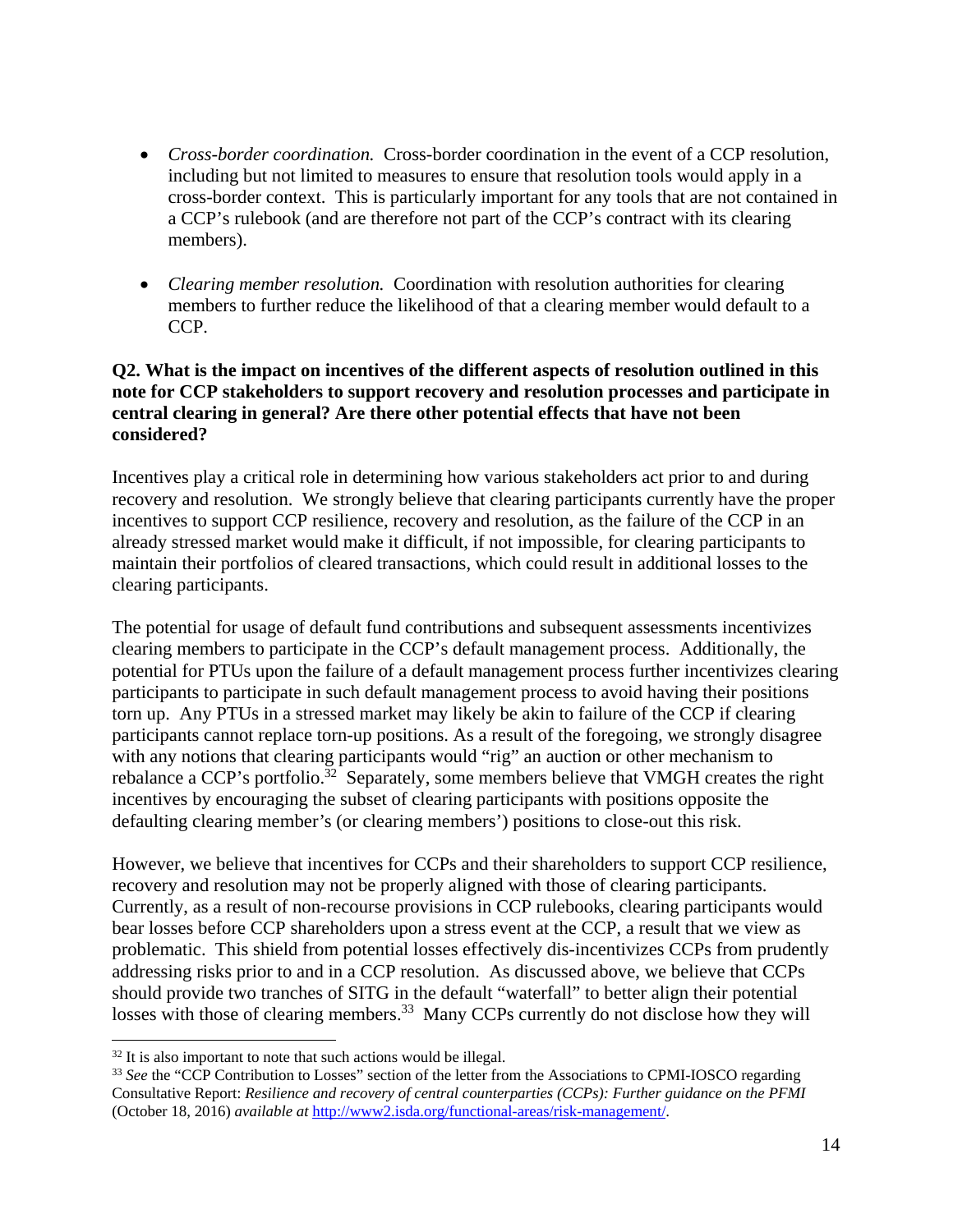cover non-default losses. As discussed elsewhere in this letter, we believe that in order to create the right incentives for the CCP, its shareholders and its management, CCP rulebooks should unambiguously indicate that default "waterfalls" do not apply to non-default losses. We also believe that CCP equity and potentially funds from the CCP parent should be available to cover both default and non-default losses.

Finally, as discussed in greater detail elsewhere in this letter, any clearing participants that suffer losses from VMGH or PTUs should receive compensation in the form of senior debt claims (either against the CCP or a parent company of the CCP).

#### **Q3. What are the appropriate factors for determining timing of entry into resolution? How might a presumptive timing of entry (or range of timing), if any, be defined in light of the criteria set out in the FMI Annex to the** *Key Attributes***? If defined, should the presumptive timing of entry be communicated to the CCP and its participants?**

The Associations fully concur with the conditions for CCP resolution set forth in Section 4.3 of the FMI Annex to the FSB *Key Attributes of Effective Resolution Regimes for Financial Institutions*, which are:

- Recovery measures available to the [CCP], including the use of its available assets and default resources and the application of any loss allocation rules, are exhausted and have failed to return the [CCP] to viability and continuing compliance with applicable legal and regulatory requirements, or are not being implemented in a timely manner; or
- The relevant oversight, supervisory or resolution authority determines that the recovery measures available to the [CCP] are not reasonably likely to return the [CCP] to viability within the timeframe required to enable continued compliance with applicable legal and regulatory requirements, or that they are otherwise likely to compromise financial stability.

The Discussion Note indicates that resolution authorities may decide to commence resolution before a CCP has utilized all tools in its rulebook because, for a resolution to be credible, it requires a quantum of resources sufficient to absorb losses as well as replenish the CCP's financial resources. The Associations urge resolution authorities to carefully weigh the potential benefits of such an intervention prior to the point at which financial stability is threatened against the potential costs, including uncertainty for clearing participants and all market participants.

The Associations recommend that resolution regimes and/or publicly disclosed resolution strategies, as applicable, indicate a time at which resolution could commence but provide flexibility for recovery to continue beyond that time. More specifically, we believe that resolution authorities should be able to intervene once a CCP's funded resources are exhausted but we do not think that resolution should be automatic at that point if recovery could proceed within pre-determined limitations and subject to applicable regulatory and resolution regimes.<sup>34</sup>

<sup>&</sup>lt;sup>34</sup> As an example that we discuss in greater detail herein, if it remains likely that a CCP could re-establish a matched book for all but a subset of illiquid, highly concentrated and/or outsized positions in the defaulting clearing member's (or clearing members') portfolio(s), it may be preferable for the CCP to exercise PTUs (under regulatory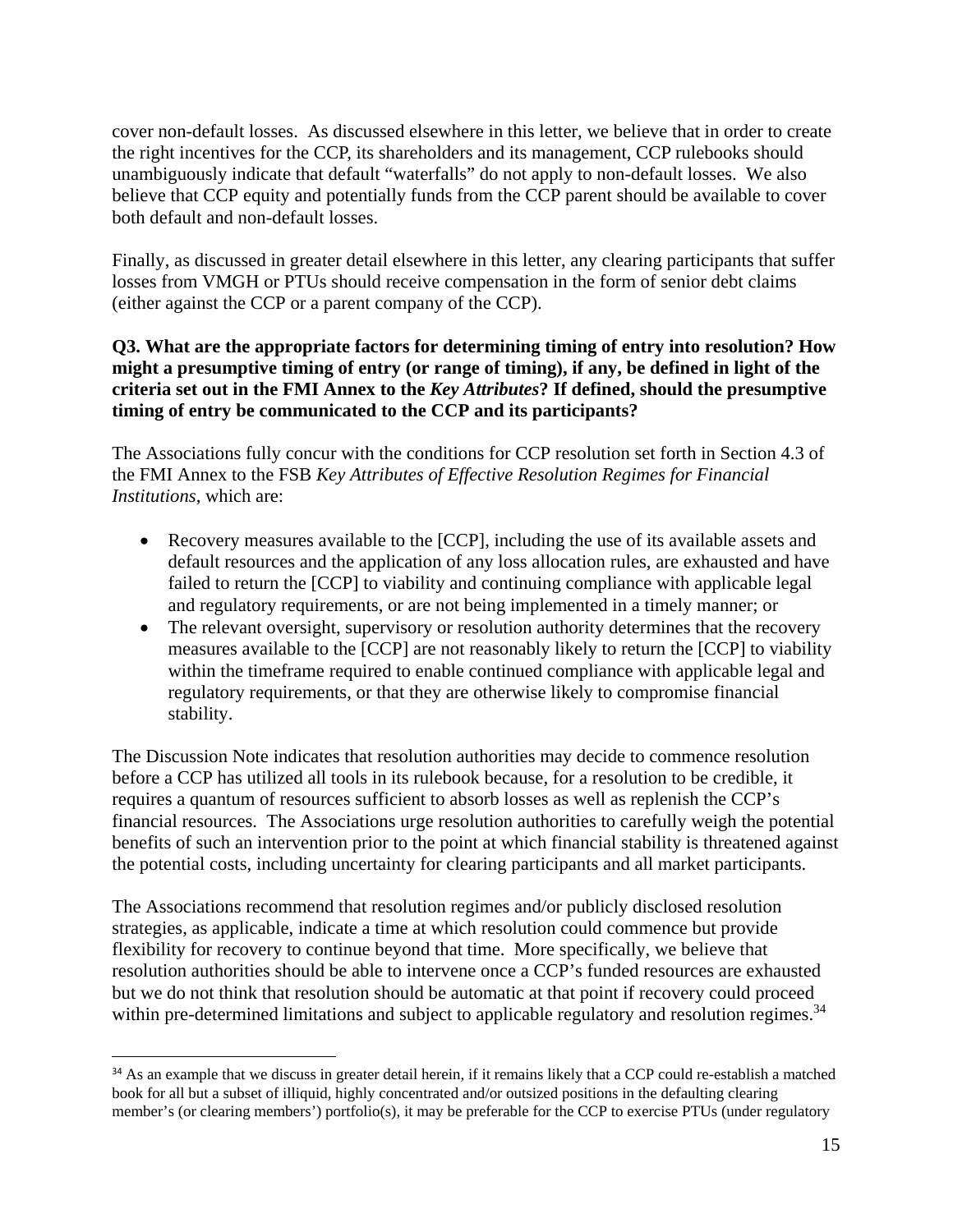In the event that resolution does not commence prior to assessments on clearing members, we believe that subsequent recovery measures exercised by the CCP should be subject to supervision and oversight by applicable regulators and, to the extent possible under applicable law, the resolution authority. During the time after exhaustion of pre-funded resources, resolution authorities should consider the following factors when determining whether a CCP-led recovery should proceed:

- Is the stress at the CCP impacting orderly trading in the market?
- Is the CCP able to macro-hedge its exposure?
- What are the costs to establish such hedges?
- Are clearing participants transacting in the market in ways that impede the CCP's recovery?
- Are clearing participants voluntarily withdrawing (indicating erosion of confidence in the CCP)?
- Are regulators in foreign jurisdictions cooperating with the CCP's home country supervisors and resolution authority?
- Is the CCP's default management process proceeding in a timely manner?
- What will a resolution authority be able to do and what it will have to do (*e.g.,* transfer contracts or equity to a bridge or successor entity) on an expedited basis upon commencement of resolution?
- Are clearing members able to make required contributions without jeopardizing their own viability?
- Is the CCP balance sheet insolvent?

- Is there a credible private sector solution to resolution if recovery fails?
- What would be the impact of subsequent liquidation under applicable general insolvency laws?

As noted above, disclosure of when resolution could commence and the criteria that resolution authorities would use to determine whether resolution should commence is crucial to clearing participants. This is even more important if the resolution regime applicable to CCPs in a particular jurisdiction applies to entities other than CCPs. We urge resolution authorities in these jurisdictions to make public specific criteria and considerations for triggering CCP resolution (within the confines of the applicable statutes).

#### **Q4. Should CCPs be required to hold any additional pre-funded resources for resolution, or otherwise adopt measures to ensure that there are sufficient resources committed or reserved for resolution? If yes, what form should they take and how should they be funded?**

We note that regulators are reviewing adequacy of CCP resources as part of ongoing work on CCP resilience and recovery. We urge regulators and CCPs to continue this analysis and believe

oversight and supervision, including to the extent possible under relevant law, oversight by a resolution authority) for such subset, without entering a resolution that would apply to a broader set of products.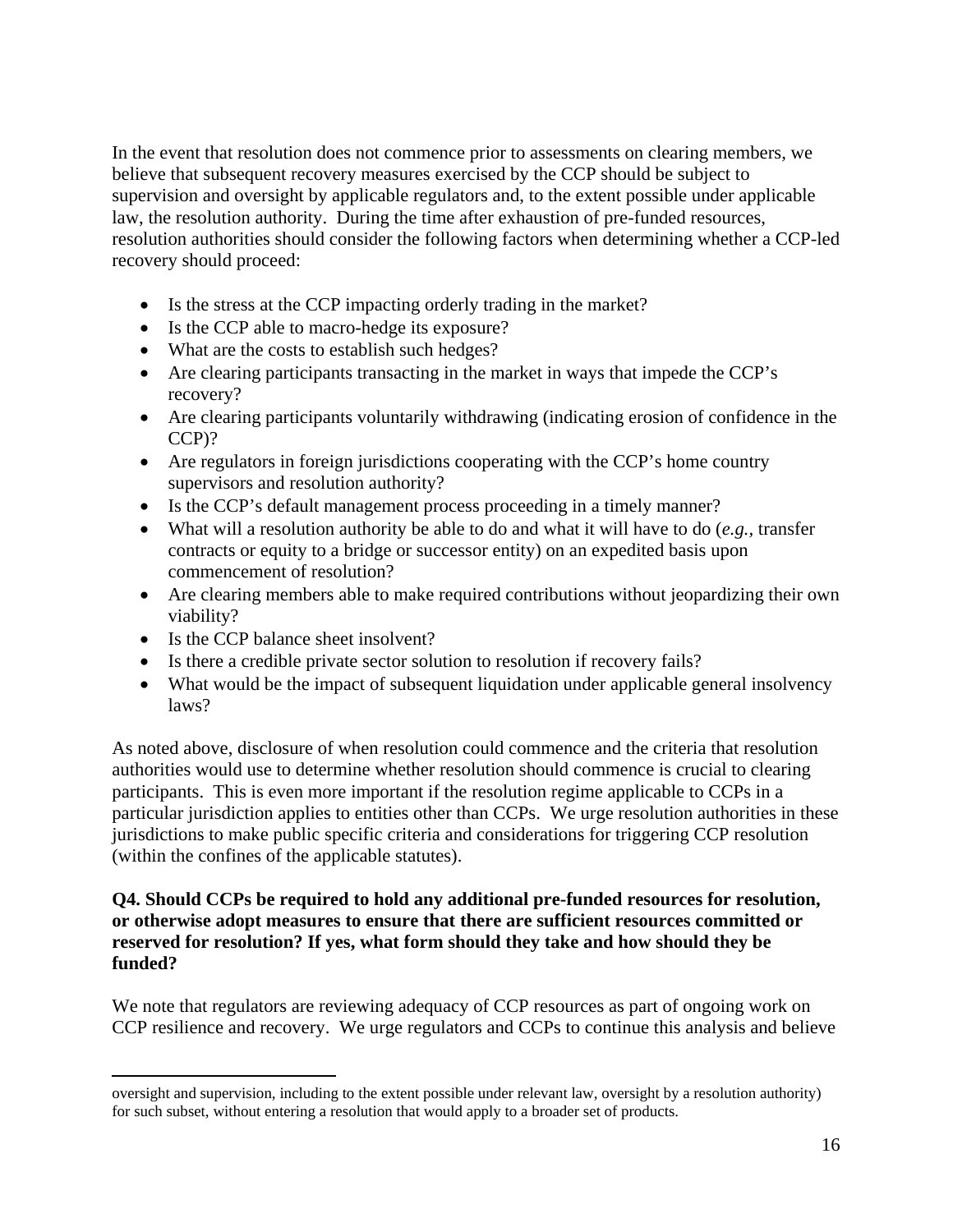that CCP resolution planning should anticipate and account for adequate resources in "extreme but plausible" situations upon completion of this work.<sup>35</sup>

We also agree with the concerns articulated in paragraph 4.9 of the Discussion Note regarding the balance between the need to have sufficient and credible resources to carry out a resolution and the impact on central clearing of the cost of such resources. As a result of these concerns, if regulators determine that pre-funded resources are required as an absolute back-stop for resolution, they should not be funded by clearing participants.

Many members do not believe that additional pre-funded resources will be necessary to cover default or non-default losses if the ongoing work to review the adequacy of CCP resources mentioned above results in capital requirements for CCPs that are right-sized to cover potential risks (or, as some members prefer, a separate right-sized quantum of dedicated reserves to cover non-default losses) and appropriate levels of CCP SITG.<sup>36</sup> Members believe that under these circumstances, any exhaustion of funded and unfunded resources would *de facto* be beyond an extreme but plausible circumstance and that it would not be appropriate from an economic perspective to pre-fund in anticipation of such a circumstance.

Some members also do not believe that pre-funded resources should be required for any purpose at all, including recapitalization of a successor or resolved CCP. On the other hand, other members believe that in order to address the potential need for resources to facilitate immediate recapitalization of the successor or resolved CCP and replenishment of its SITG contributions in resolution, CCPs should be required to pre-position, or otherwise demonstrate that they have reliable access to, an amount equal to SITG plus right-sized regulatory capital requirements from sources other than clearing participants.<sup>37</sup> These pre-positioned or otherwise available amounts would be *in addition to the* actual regulatory capital<sup>38</sup> that a CCP is required to hold in the ordinary course.<sup>39</sup> These resources should not be used to further allocate any remaining losses but should be preserved for recapitalization of the post-resolution CCP's clearing services, in addition to amounts paid in by clearing members to replenish their default fund obligations.

Importantly, in the event that such resources are not pre-positioned, resolution strategies should clearly articulate an alternative credible plan for timely recapitalization and replenishment of CCP SITG and contemplate any related issues that could arise at the relevant point in time.

<sup>&</sup>lt;sup>35</sup> See the "CCP Coverage" section of the letter from the Associations to CPMI-IOSCO regarding Consultative Report: *Resilience and recovery of central counterparties (CCPs): Further guidance on the PFMI* (October 18, 2016) *available at* http://www2.isda.org/functional-areas/risk-management/. 36 *See* the "CCP Contribution to Losses" section of the letter from the Associations to CPMI-IOSCO regarding

Consultative Report: *Resilience and recovery of central counterparties (CCPs): Further guidance on the PFMI* (October 18, 2016) *available at* http://www2.isda.org/functional-areas/risk-management/.

<sup>&</sup>lt;sup>37</sup> Some members believe that any such pre-positioning requirements should apply to CCP regulatory capital requirements only. They believe that it is not crucial for a CCP to replenish its SITG immediately in order to continue operations.

<sup>&</sup>lt;sup>38</sup> Many members believe that CCP regulatory capital should be right-sized to cover credit, liquidity, market, operational, legal, general business and cyber risks and that CCPs should bear the burden of demonstrating to their regulators and clearing participants that their capital covers these risks. Other members believe that CCPs should hold dedicated reserves outside of regulatory capital for this same purpose.

<sup>&</sup>lt;sup>39</sup> Of the members who support such requirements, some believe that CCPs should hold resources at a central bank to mitigate investment and depository risk.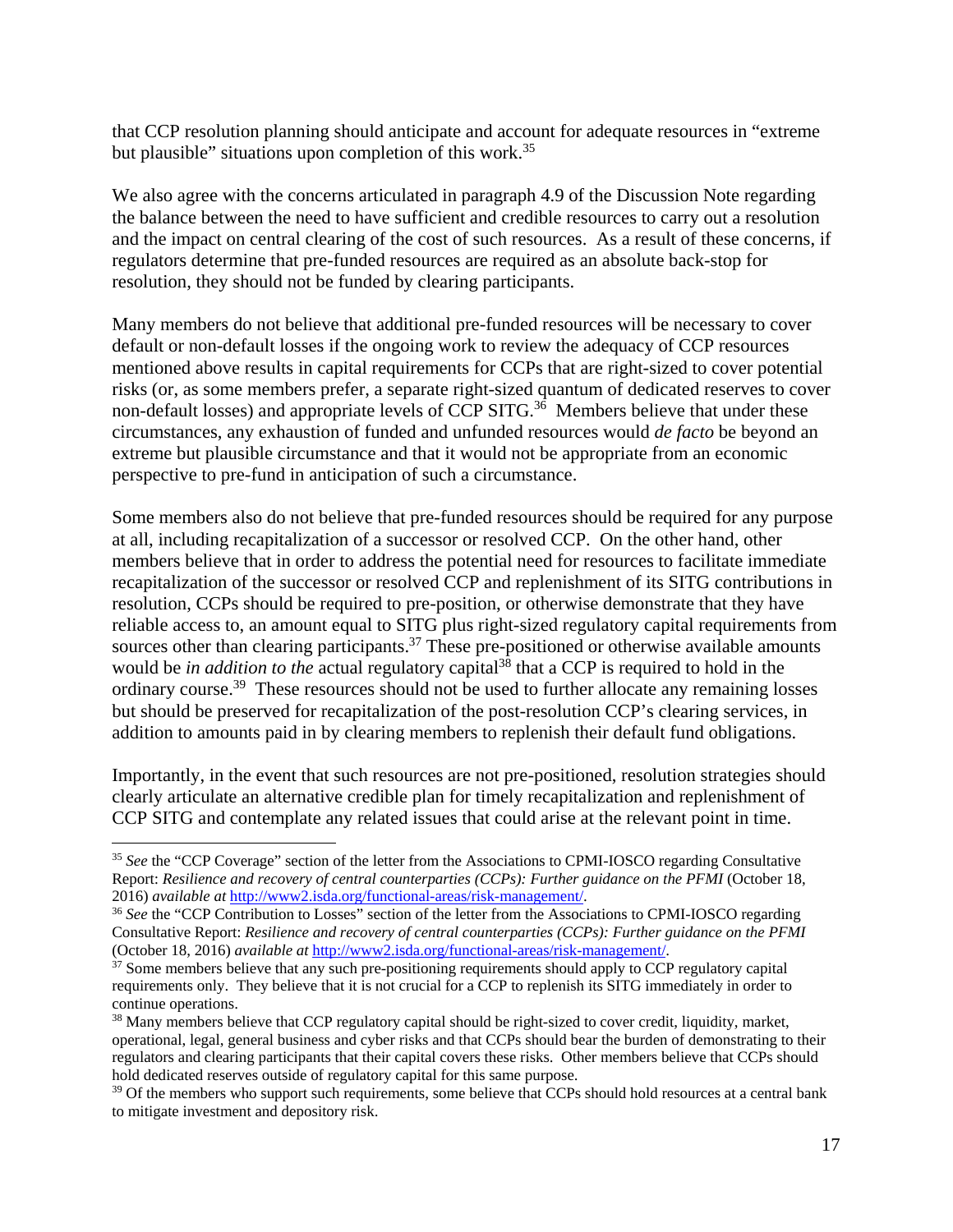#### **Q5. How should the appropriate quantum of any additional CCP resources be determined? In sizing the appropriate quantum, what factors and considerations should be taken into account? Do your answers vary for default and non-default losses?**

Many members believe that regulatory capital requirements for CCPs should be sized to cover non-default losses. Other members believe that CCPs should hold dedicated reserves (that are not funded by clearing participants) outside of regulatory capital for this same purpose. We believe that additional work to model non-default losses is crucial in order to establish more robust, right-sized capital requirements for CCPs (which many members support) or, alternatively, to determine the quantum of dedicated reserves outside of regulatory capital that CCPs should hold to cover non-default losses.

As noted in the response to question 4, some members believe that CCPs should be required to pre-position or otherwise demonstrate that they have reliable access to an amount equal to its SITG plus right-sized regulatory capital from sources other than clearing participants. In the case of both default and non-default losses, these amounts would be reserved exclusively for recapitalization of a successor or resolved CCP.

#### **Q6. Should resolution funds external to the CCP be relied upon? If so, how should such funding arrangements be structured so as to minimise the risk of moral hazard, including for CCPs with significant cross-border participation? Where these are pre-funded, how should the target size be determined and which entities should be required to contribute?**

If funds external to the CCP are relied upon to cover any losses or replenish resources in resolution, we do not think that clearing participants should be required to contribute to them.<sup>40</sup> As noted above, we agree with the concerns in paragraphs 4.8 and 4.9 of the Discussion Note regarding potential costs to clearing participants of prefunded resources, which would be in excess of existing costs of clearing. We believe that additional work is necessary to determine the potential extent of these costs.

#### **Q7. What factors should the resolution authority consider in choosing and exercising tools to return the CCP to a matched book? Is one (or more) of the tools for restoring a matched book preferable over others and if so, why?**

If a CCP is in resolution due to one or more clearing member defaults, it is likely that the CCP's default management process failed to return the CCP to a matched book in recovery. However, if for some reason resolution commences prior to completion of the default management process (*e.g.,* because resolution was necessary to maintain financial stability), the resolution authority should have the power to continue the default management process in accordance with the CCP's rulebook provided that the CCP has access to funded resources and/or assessments.

  $40$  We realize that if resolution strategies contemplate a resolved CCP that is owned by "bailed in" clearing members, such clearing members may be required to provide funding in their capacity as owners. However, in this situation, these clearing members could chose to either provide such funding or sell their ownership. We view this as different than a requirement for clearing participants to provide undefined amounts of funding to the CCP.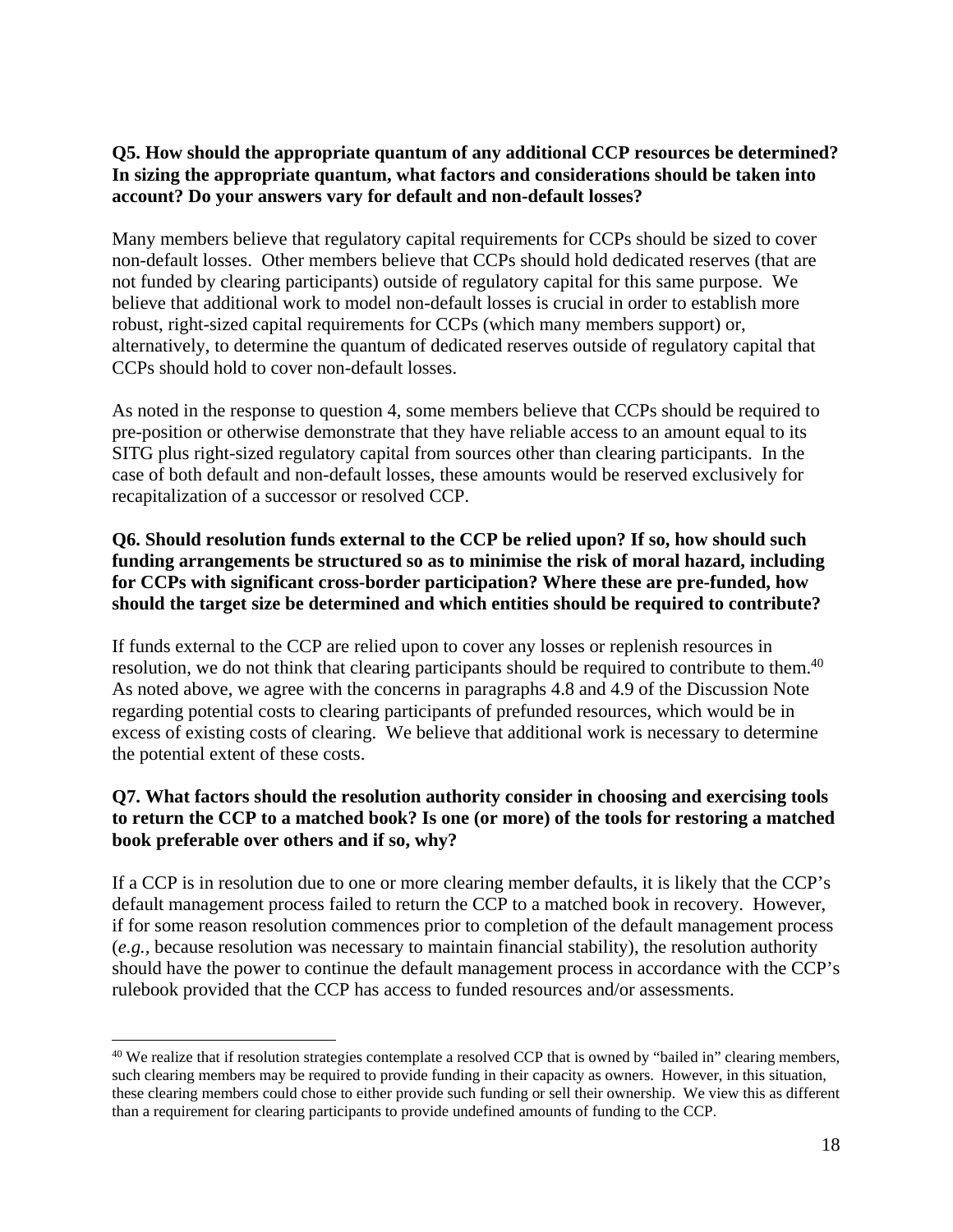In the event that the CCP's auction or similar mechanism to rebalance its book fails prior to resolution or in resolution, we support the use of PTUs to return a CCP to a matched book (as opposed to other tools contemplated by the FMI Annex to the FSB *Key Attributes of Effective Resolution Regimes for Financial Institutions*). In particular, we oppose forced allocation as a means of returning a CCP to a matched book. Forced allocation requires clearing members to take on positions that they may not be suited to risk manage in extreme market conditions. In the context of a resolution, resolution authorities should exercise PTUs in accordance with clear and transparent procedures set forth in CCP rulebooks on an *ex ante* basis. PTUs should apply to the smallest portion of illiquid contracts possible, with recognition that the scope of contracts may need to expand in certain circumstances and/or may be affected by concerns regarding financial stability.41 Governance procedures that are established and disclosed in CCP rulebooks, and that account for the views of clearing participants whose positions could be torn up, should continue to apply to decisions regarding the scope of contracts to be torn up in resolution.

The price for torn-up contracts should be as close to fair market value as possible<sup>42</sup> so as not to negatively impact accounting or capital treatment for cleared transactions. We note that appropriate pricing may differ across product classes and urge the FSB and national regulators to work with CCPs and their clearing participants to establish globally-appropriate procedures for pricing torn-up positions on an *ex ante* basis.

As noted above, any clearing participants that suffer losses from PTUs should receive senior debt claims equal to the replacement value of their contracts. Without debt claims, these clearing participants would not be "creditors" with respect to such amounts and therefore would not be entitled to protections such as NCWO. In addition, many resolution regimes contain so-called "anti-cherry picking" requirements that require resolution authorities to treat all financial contracts in a netting set or, in some instances, all financial contacts with a counterparty and the counterparty's affiliates, in the same manner. For example, the resolution authority must either affirm all such contracts or reject all such contracts. Under these regimes, a resolution authority could not tear up some contracts in a relevant set without tearing up all contracts. And if the resolution authority tore up all contracts, the affected parties would be entitled to claims. Notwithstanding the foregoing, a resolution authority could exercise PTUs in resolution by enforcing the relevant provisions of a CCP's rulebook. If it does this, the result to certain clearing participants would be the same as if the resolution authority had violated anti-cherry picking requirements. While we accept this outcome and recognize it as potentially necessary to return a CCP to a matched book in extreme situations, we strongly believe that affected clearing participants should receive senior debt claims as compensation for losses they are required to incur in reestablishing their torn-up positions. Without these claims, these clearing participants would effectively be deprived of the fundamental protections set forth in resolution regimes.

<sup>&</sup>lt;sup>41</sup> However, we note that for accounting purposes, it is necessary that offsetting contracts be widely held and terminated on a *pro* rata basis.

<sup>&</sup>lt;sup>42</sup> It is also important to price PTUs as close to fair market value as possible to reflect the fact that PTUs are not a loss allocation tool.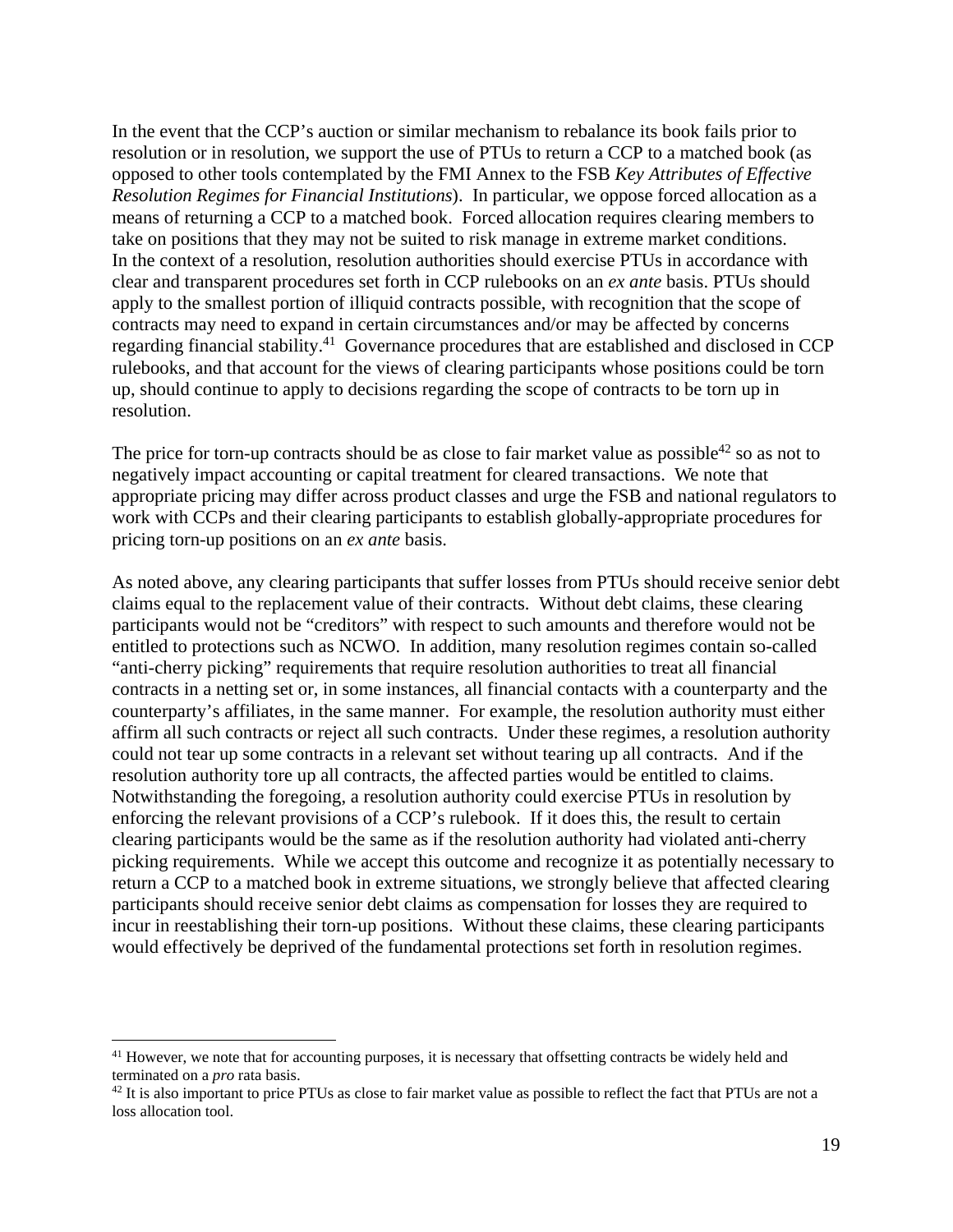#### **Q8. Should any tools for restoring a matched book only be exercisable by resolution authorities? If so, which tools and subject to what conditions?**

As noted above in response to question 3, we generally believe that any use of PTUs for more than a limited set of relatively illiquid contracts would raise questions regarding the viability of the CCP and therefore may indicate that resolution is more appropriate than continued recovery.

#### **Q9. What are in your view effective tools for allocating default and non-default losses and what are the pros and cons of these tools? Should initial margin haircutting be considered as a tool for the allocation of losses in resolution? Is one or more of the tools preferable over others? What are your views on the use of tools to restore a matched book as a means of loss allocation?**

*Default Losses.* If default losses exceed funded and unfunded mutualized resources, VMGH can be applied to all clearing participants of the CCP. Some members believe VMGH is an effective and efficient loss allocation tool, as it distributes losses, and therefore risk, widely. These same members also believe that VMGH creates the right incentives by encouraging the subset of clearing participants with positions opposite the defaulting clearing member's (or clearing members') positions to close-out this risk. Other members believe that the use of VMGH could have knock-on effects in an already distressed market.<sup>43</sup> Many of these members support VMGH only after exhaustion of funded and unfunded mutualized resources, provided that it is administered by a resolution authority in resolution. Other members support a "modest"<sup>44</sup> use of VMGH in recovery and believe that a more significant use of VMGH would be more appropriate in resolution than recovery. Some members also maintain that VMGH should not be used until the CCP's own resources have been exhausted, including any funding obligations or guarantees from the CCP's parent. One member does not support any use of VMGH prior to, or in, resolution.

As noted above, any clearing participants that suffer losses from VMGH should receive senior debt claims. Without debt claims, these clearing participants would not be "creditors" with respect to such amounts and therefore would not be entitled to protections such as NCWO. In addition, typically if a resolution authority fails to make a payment in full, the affected party would be entitled to claims. And if the resolution authority fails to make a payment on financial contracts, many resolution regimes allow counterparties to such contracts to exercise default rights. Notwithstanding the foregoing, a resolution authority could exercise VMGH in resolution by enforcing the relevant provisions of a CCP's rulebook. If it does this, the result to certain clearing participants could be the same as if the resolution authority had taken statutory actions that entitle affected parties to rights. While we accept this outcome and recognize it as potentially necessary to allocate default losses in extreme situations, we strongly believe that

<sup>&</sup>lt;sup>43</sup> These members believe that potential knock-on effects are particularly an issue if clearing members causing the four largest losses (assuming "Cover 2" plus one assessment), have already defaulted. *See* the "Coverage" section of the letter from the Associations to CPMI-IOSCO regarding Consultative Report: *Resilience and recovery of central counterparties (CCPs): Further guidance on the PFMI* (October 18, 2016) *available at*

<sup>&</sup>lt;sup>44</sup> These members support additional work to determine appropriate thresholders for what constitutes a "modest" use of VMGH.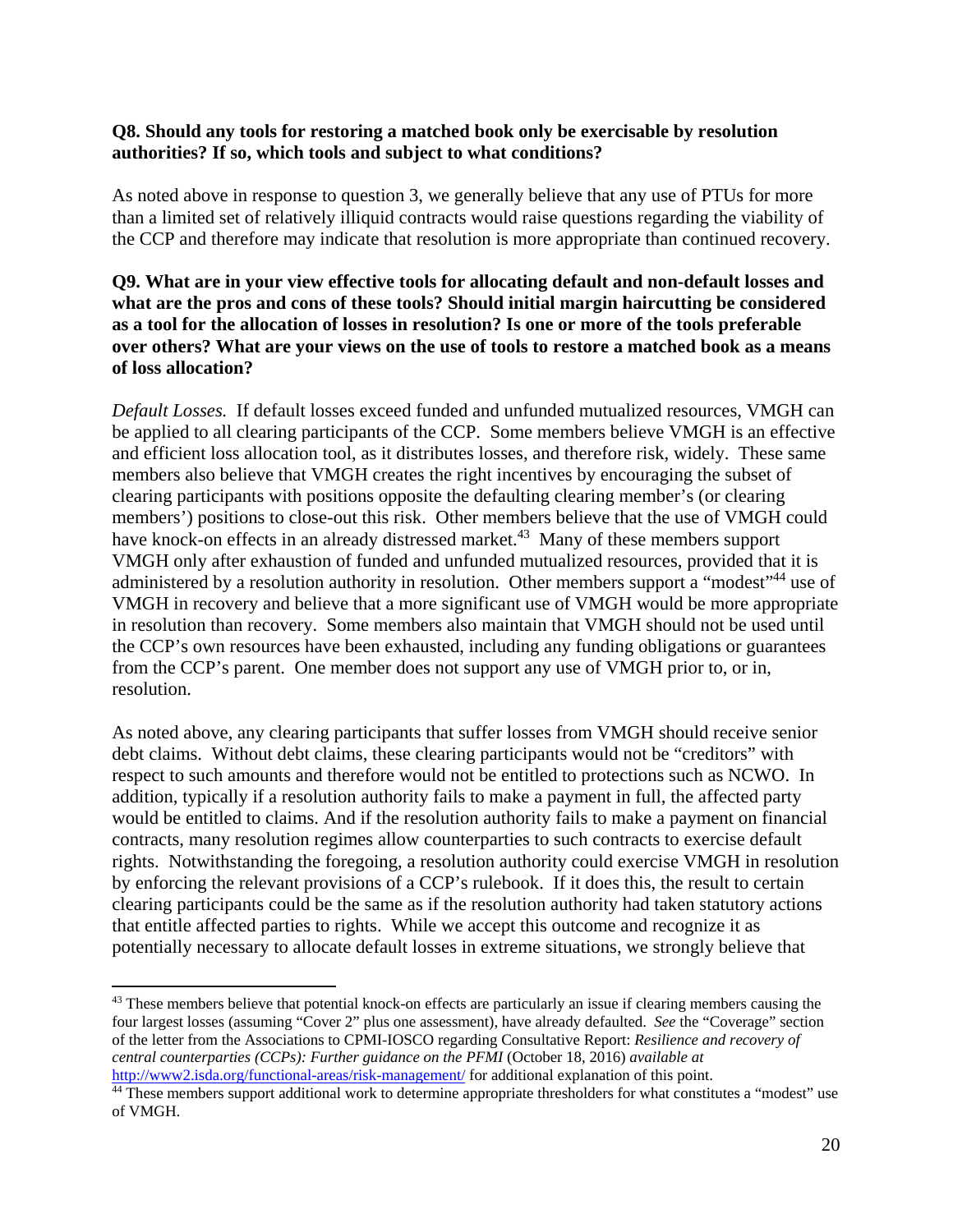affected clearing participants should receive senior debt claims as compensation for losses they incur from the use of VMGH. Without these claims, theses clearing participants would effectively be deprived of basic protections set forth in resolution regimes.

We do not support IMH at any point in recovery or resolution. We believe that IMH would have knock-on effects in an already distressed market, is procyclical in that clearing participants would have to replenish haircut margin at the worst possible time (*i.e.,* in a severely distressed market). IMH could also incentivize clearing members to close out of positions in order to reduce their initial margin requirements at the first sign of distress. This would likely cause further disruption in the market and could impede the CCP's recovery. IMH could also disincentivize participation in the CCP's default management process, as clearing members may not want to bid on positions that would increase their initial margin requirements. Finally, the potential for IMH could incentivize clearing members to post non-cash collateral, which could cause undue liquidity constraints in a CCP's day-to-day operations and therefore require larger liquidity facilities and additional sources of liquidity in the ordinary course. Moreover, in the event of a clearing member default, non-defaulting clearing participants would likely substitute their cash collateral immediately, which would further exacerbate liquidity constraints during a period of stress. Additionally, if IMH is permitted in some jurisdictions, it could drive clearing participants to clear only through CCPs in jurisdictions that prohibit IMH. Finally, in many jurisdictions initial margin for uncleared derivatives must now be held with a third-party custodian to shield it from the insolvency of the receiving counterparty. Not providing the same degree of protection to initial margin for cleared derivatives could dis-incentivize central clearing, which would be contrary to stated objectives of the G-20. For these reasons, we strongly believe that clearing participants should always maintain a claim for the return of the full amount of their initial margin posted, without any haircuts or other risk of such claim being reduced.45

*Non-default losses.* The Associations believe that only the CCP's management is able to control and mitigate the CCP's exposure to non-default losses (*e.g.,* losses from custodial, investment, credit, liquidity,46 market, operational, legal, general business and cyber risks). Therefore, we believe that non-default losses should accrue to the ultimate equity holders of the CCP.<sup>47</sup> If CCPs and their shareholders bear the risk of non-default losses, they will be properly incentivized to exercise prudent risk management and focus on CCP resilience.

Some members believe that if clearing participants were to bear non-default losses in certain situations, they could be incentivized to post non-cash collateral (to the extent permitted), which would be more difficult to use in covering non-default losses and therefore could increase the likelihood of liquidity shortfalls for a CCP in distress. Many members believe that CCP

<sup>45</sup> We note that this is required by law in some jurisdictions.

<sup>&</sup>lt;sup>46</sup> Liquidity risk could be associated with default losses and/or non-default losses. In the context of non-default losses, liquidity risk includes, *e.g.,* the risk that a liquidity provider defaults and the CCP experiences liquidity stresses that are unrelated to a clearing member default.<br><sup>47</sup> One exception would be if a clearing member has an active right to direct specific investments of funds held by

the CCP and the CCP does not profit from such investments. Under these circumstances, it would be appropriate for the clearing member to bear losses from such investments. For clarity, the right to allocate investments of assets generally is not an active right to direct specific investments and therefore would not trigger this exception.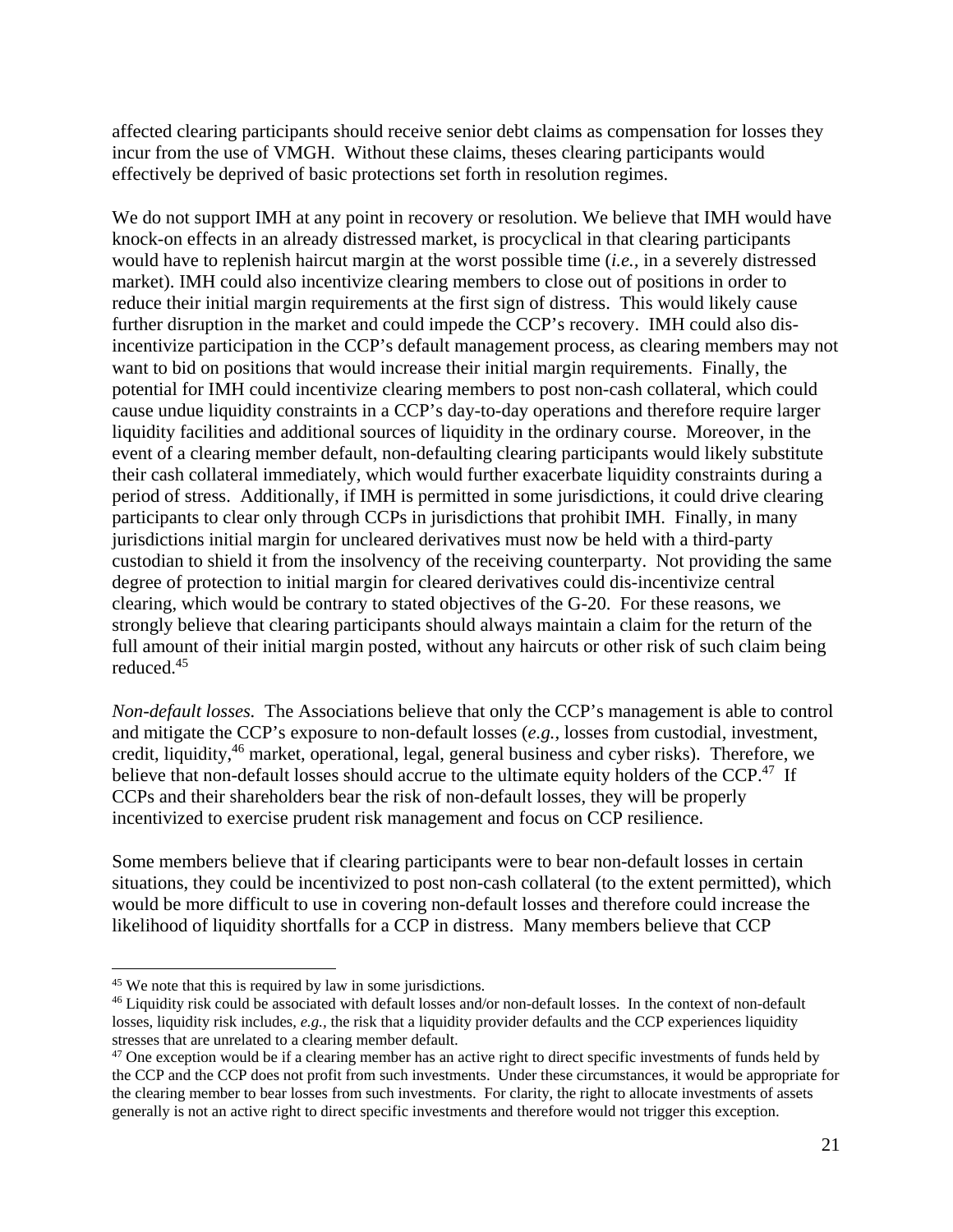regulatory capital should be right-sized to cover credit, liquidity, market, operational, legal, general business and cyber risks and that CCPs should bear the burden of demonstrating to their regulators and clearing participants that their capital covers these risks. Other members believe that CCPs should hold dedicated reserves (that are not funded by clearing participants) outside of regulatory capital for this same purpose. In absolutely no event should initial margin be available to cover any losses, including non-default losses. In the unlikely event that regulatory capital (or, as some members prefer, a separate right-sized quantum of dedicated reserves to cover non-default losses) does not cover non-default losses, additional losses should be covered exclusively by any additional CCP equity and/or a parent company of the CCP (as opposed to loss allocation measures imposed on clearing participants). In order to ensure the foregoing and also create the right incentives for the CCP and its management, CCP rulebooks should unambiguously indicate that default "waterfalls" do not apply to non-default losses.

In the event that non-default losses cause the CCP to enter into resolution, we realize that clearing participants would be creditors for any amounts the CCP owes them and may therefore bear losses. In light of this, we believe it is critical that non-recourse provisions do not shield CCP shareholders from non-default losses as such losses should not be passed along to clearing participants in the creditor hierarchy until all equity has been wiped out.<sup>48</sup> To ensure that shareholders bear non-default losses, it is also important that any intercompany debt owing to a CCP's parent is junior to claims for non-default losses.

#### **Q10. Which, if any, loss allocation tools should be reserved for use by the resolution authority (rather than for application by a CCP in recovery)?**

As noted above in response to question 3, some members believe that VMGH should only be used in resolution. Other members support a "modest"<sup>49</sup> use of VMGH in recovery, subject to regulatory oversight and supervision (including by a resolution authority to the extent possible under applicable law), but believe that a more significant use of VMGH would be more appropriate in resolution than recovery. Members who support VMGH prior to resolution do not believe that CCPs should be able to utilize it for an indefinite period of time.<sup>50</sup> In these situations, it is likely that losses are substantial and unpredicted.

**Q11. How much flexibility regarding the allocation of losses is needed to enable resolution authorities to minimise risks to financial stability? For example, to what extent should a resolution authority be permitted to deviate from the principle of pari passu treatment of creditors within the same class, notably different clearing members in resolution? What would be the implications of a resolution strategy based primarily or solely on a fixed order of loss allocation in resolution set out in CCP rules vs. a resolution strategy that confers discretion to the resolution authority to allocate losses in resolution differently to CCP rules?** 

As a driving principle, we think that flexibility afforded to resolution authorities should be minimized and limited to circumstances in which it is absolutely necessary to ensure a successful

<sup>48</sup> One large U.S. bank continues to support limited recourse clearing.

<sup>&</sup>lt;sup>49</sup> We support additional work to determine appropriate thresholds for what constitutes a "modest" use of VMGH.

<sup>&</sup>lt;sup>50</sup> We support additional work to determine an appropriate length for application of VMGH.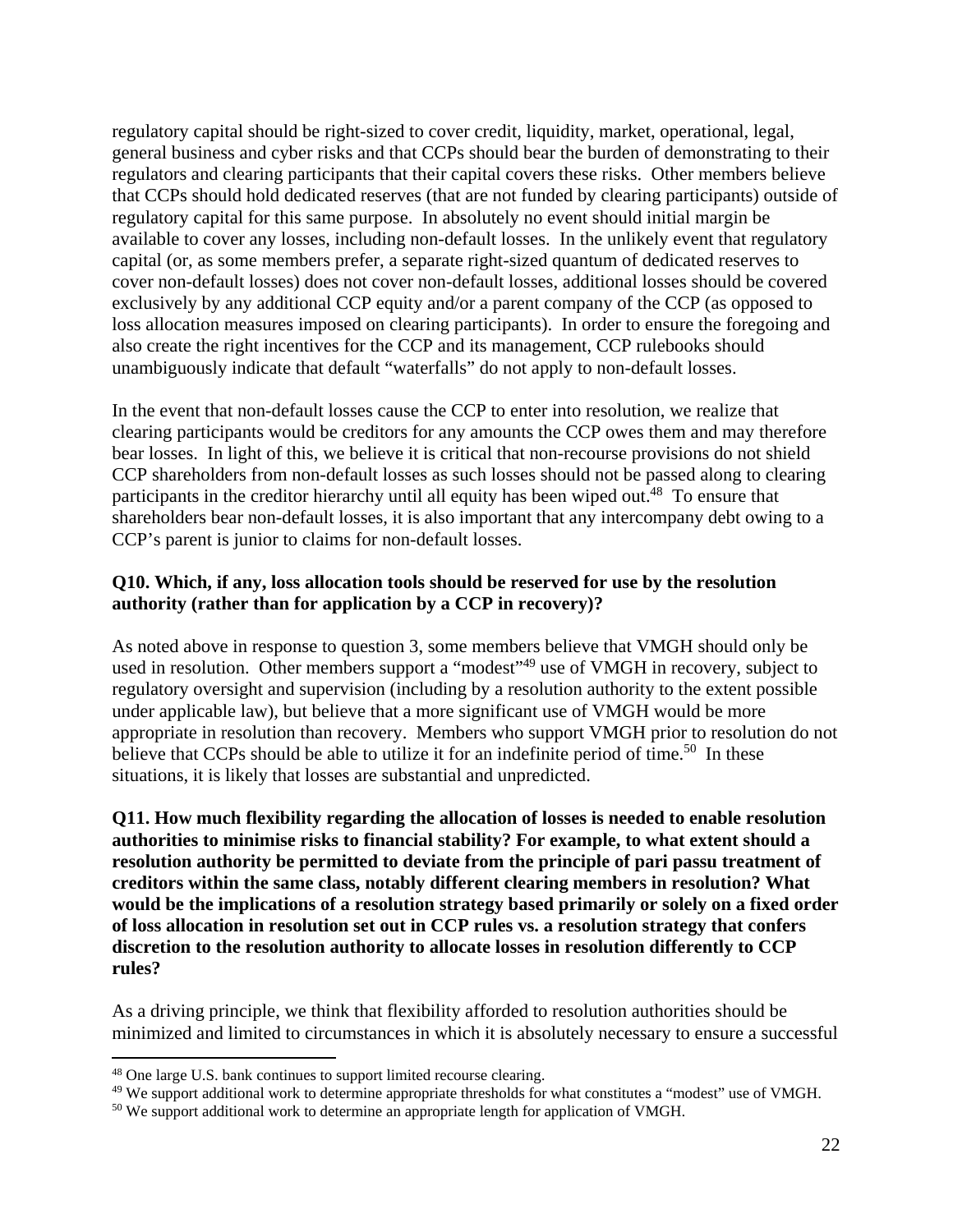resolution. In particular, we view deviation from the principle of *pari passu* treatment of creditors within the same class as an extreme measure that should be carefully scrutinized and used only in very narrow circumstances.<sup>51</sup> For example, PTUs in accordance with clear and transparent rulebook provisions, including governance procedures that account for the views of clearing participants whose positions could be torn up, may be an acceptable deviation from *pari passu* treatment of all clearing participants. As discussed above, those members who support VMGH believe that it should apply to all clearing participants. Application of VMGH is a situation in which we do not support deviation from *pari passu* treatment of clearing participants under any circumstances.<sup>52</sup>

Outside of the foregoing, we generally do not support even a limited deviation from the *pari passu* treatment of clearing participants. For other creditors in the same class, we believe that any deviation from *pari passu* treatment should be absolutely limited to circumstances in which it is necessary to maintain financial stability, maximize the value of the assets of the CCP in resolution, minimize losses or initiate and continue operations essential to the viability of the resolved or successor CCP.<sup>53</sup> Any such deviations must also be subject to NCWO protections. Even in these limited circumstances and subject to applicable protections for creditors, we believe that resolution authorities should carefully consider any disparate treatment of creditors and exercise relevant powers judiciously. It is also crucial that publicly-disclosed resolution strategies clearly contemplate any potential deviation from the *pari passu* treatment of creditors.

Additionally, we note that resolution authorities and other relevant regulators must account for any segregation requirements and other regulatory protections applicable to any classes of clearing participants or other creditors. It is very important to consider whether any resolution strategies that would treat any subset of creditors differently comply with applicable regulatory requirements and protections.

With regard to deviation from a CCP's rulebook, as noted above, if resolution commences prior to exhaustion of all tools in the applicable rulebook, we strongly recommend that the resolution authority apply the remaining default management processes and steps set forth in the CCP's rulebook,54 as this would be consistent with the *ex ante* risk management decisions made by clearing participants prior to resolution. By applying this known framework, the clearing participants' risk management plans would better enable them to participate in the resolution

<sup>51</sup> One member has very strong concerns about any deviation from the *pari passu* treatment of all clearing participants and believes that more work should be done to determine if any such deviations would actually be appropriate in CCP resolution.

 $52$  Some members believe that a benefit of VMGH is that it distributes losses, and therefore risk, widely.<br>Application of VMGH to less than all clearing participants would erode that benefit.

<sup>&</sup>lt;sup>53</sup> We note that paragraph 5.1of the FSB *Key Attributes of Effective Resolution Regimes for Financial Institutions* provides that resolution powers should be exercised in a way that respects the hierarchy of claims while providing flexibility to depart from the general principle of equal (*pari passu*) treatment of creditors of the same class, with transparency about the reasons for such departures, if necessary to contain the potential systemic impact of a firm's failure or to maximize the value for the benefit of all creditors as a whole. In particular, equity should absorb losses first, and no loss should be imposed on senior debt holders until subordinated debt (including all regulatory capital instruments) has been written-off entirely (whether or not that loss-absorption through write-down is accompanied by conversion to equity).

<sup>&</sup>lt;sup>54</sup> We assume in this statement that the CCP rulebooks are amended consistent with our recommendations, including our recommendations with regard to senior claims for those who are affected by the exercise of VMGH and/or PTU.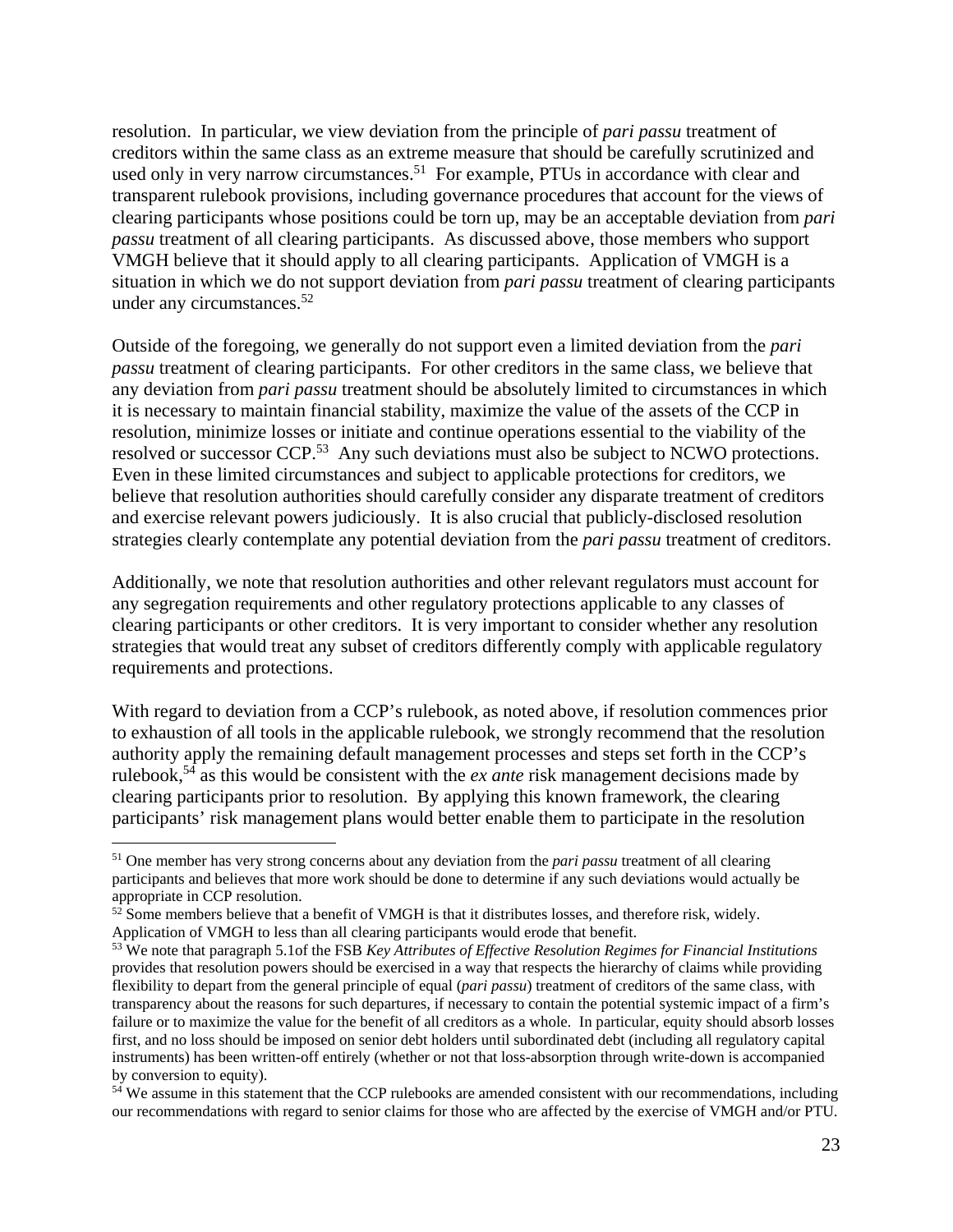process, as they would have planned for the steps to be taken and processes to be effectuated. Such certainty and predictability would go a long way in promoting financial stability in resolution. To further these objectives and therefore minimize market disruption, any potential deviations from the CCP's rulebook should be clearly articulated on an *ex ante* basis in publicly disclosed resolution strategies. Publicly disclosed resolution strategies should also clearly disclose any statutory tools outside of the applicable CCP's rulebook that the resolution authority contemplates utilizing under various articulated scenarios. In addition, any deviations should be subject to NCWO protections.

#### **Q12. What are your views on the potential benefits or drawbacks of requiring CCPs to set out in their rules for both default and non-default losses:**

#### **(i) The preferred approach of the resolution authority to allocating losses;**

**(ii) An option for, or ways in which, the resolution authorities might vary the timing or order of application of the loss allocation tools set out in the rules?** 

Aside from the statutory powers available to resolution authorities, we believe that the sequence of tools set forth in CCP rulebooks and publicly-disclosed resolution strategies should determine how CCP resolution proceeds. While we strongly support adherence to the sequence of tools in a CCP's rulebook, we recognize that resolution authorities may need flexibility to respond to different circumstances in resolution. If this is the case, we believe that publicly-disclosed resolution strategies should clearly articulate and limit what a resolution authority may do in various different scenarios. Resolution strategies should also cover how resolution authorities expect to use their applicable statutory power together with enforcement of CCP rulebooks and application of the NCWO safeguard.

It is also critical to note that VMGH and PTU serve two different purposes and are, therefore, not interchangeable. VMGH is a tool to source additional resources by allocating losses whereas PTU is a tool to rebalance a CCP upon failure of an auction or similar mechanism to return a CCP to a matched book. As discussed below, PTUs should be priced as close as possible to fair market value and, therefore, do not allocate losses. Similarly, VMGH would not return a CCP to a matched book if the CCP's default management process fails. To the contrary, if the CCP's auction process (or similar mechanism to rebalance its book) fails, the CCP may still have funded or unfunded mutualized resources that could be used alongside a limited amount of PTUs. On the other hand, the auction or similar mechanism may function beyond exhaustion of the CCP's funded and unfunded mutualized resources. If this happens, either additional resources from the CCP or a parent of the CCP, or some form of loss allocation, would be necessary.

#### **Q13. How should non-default losses be allocated in resolution, and should allocation of non-default losses be written into the rules of the CCP?**

As a general matter, we support additional work to analyze potential non-default losses (*e.g.,*  losses from custodial, investment, credit, liquidity,<sup>55</sup> market, operational, legal, general business

<sup>&</sup>lt;sup>55</sup> Liquidity risk could be associated with default losses and/or non-default losses. In the context of non-default losses, liquidity risk includes, *e.g.,* the risk that a liquidity provider defaults and the CCP experiences liquidity stresses that are unrelated to a clearing member default.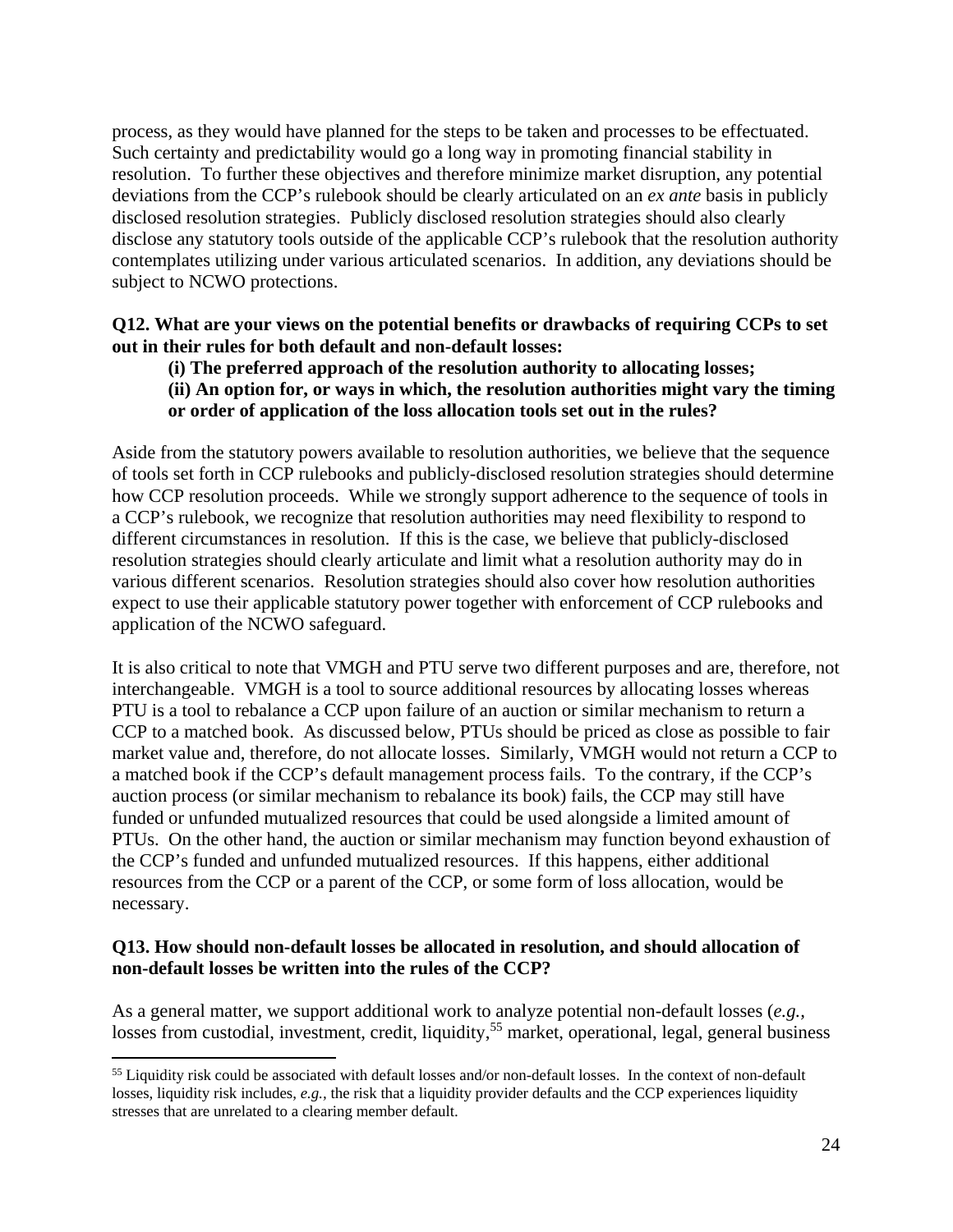and cyber risks) and the effect that they could have on the viability of CCPs. However, at this time the Associations do strongly believe that only the CCP's management is able to control and mitigate the CCP's exposure to non-default losses. Therefore, we believe that non-default losses should accrue to the ultimate equity holders of the CCP.<sup>56</sup> If CCPs and their shareholders bear the risk of non-default losses, they will be properly incentivized to exercise prudent risk management and focus on CCP resilience.

Consistent with the foregoing, we generally support paragraph 7.2 of the Discussion Note, which provides that, consistent with the PFMI, CCPs should hold adequate capital against the risks of non-default losses. Many members believe that CCP regulatory capital should be right-sized to cover credit, liquidity, market, operational, legal, general business and cyber risks and that CCPs should bear the burden of demonstrating to their regulators and clearing participants that their capital covers these risks. Other members believe that CCPs should hold dedicated reserves (that are not funded by clearing participants) outside of regulatory capital for this same purpose. In absolutely no event should initial margin be available to cover any losses, including non-default losses. Some members believe that if clearing participants were to bear non-default losses in certain situations, they would be incentivized to post non-cash collateral that would be more difficult to use in covered non-default losses, which could increase the likelihood of liquidity shortfalls for a CCP in distress (unless the CCP caps the amount of non-cash collateral it will accept).

In the unlikely event that regulatory capital (or, as some members prefer, a separate right-sized quantum of dedicated reserves to cover non-default losses) does not cover non-default losses, additional losses should be covered exclusively by any additional CCP equity and/or a parent company of the CCP (as opposed to loss allocation measures imposed on clearing participants). In order to ensure the foregoing and also create the right incentives for the CCP, its shareholders and its management, CCP rulebooks should unambiguously indicate that default "waterfalls" do not apply to non-default losses.

In the event that non-default losses cause the CCP to enter into resolution, we realize that clearing participants would be creditors for any amounts the CCP owes them and may therefore bear losses. In light of this, we believe it is critical that non-recourse provisions do not shield CCP shareholders from non-default losses as such losses should not be passed along to clearing participants in the creditor hierarchy until all equity has been wiped out.<sup>57</sup> To ensure that shareholders bear non-default losses, it is also important that any intercompany debt owing to a CCP's parent is junior to claims for non-default losses.

We agree with the statement in paragraph 7.3 of the Discussion Note providing that an assessment of whether the CCP meets the applicable conditions for entry into resolution will depend on the ability to quantify the actual or expected losses to which the CCP is subject and an assessment of the likelihood that other actions available to the CCP would restore a breach, or

<sup>56</sup> One exception would be if a clearing member has an active right to direct specific investments of funds held by the CCP and the CCP does not profit from such investments. Under these circumstances, it would be appropriate for the clearing member to bear losses from such investments. For clarity, the right to allocate investments of assets generally is not an active right to direct specific investments and therefore would not trigger this exception. <sup>57</sup> One large U.S. bank continues to support limited recourse clearing.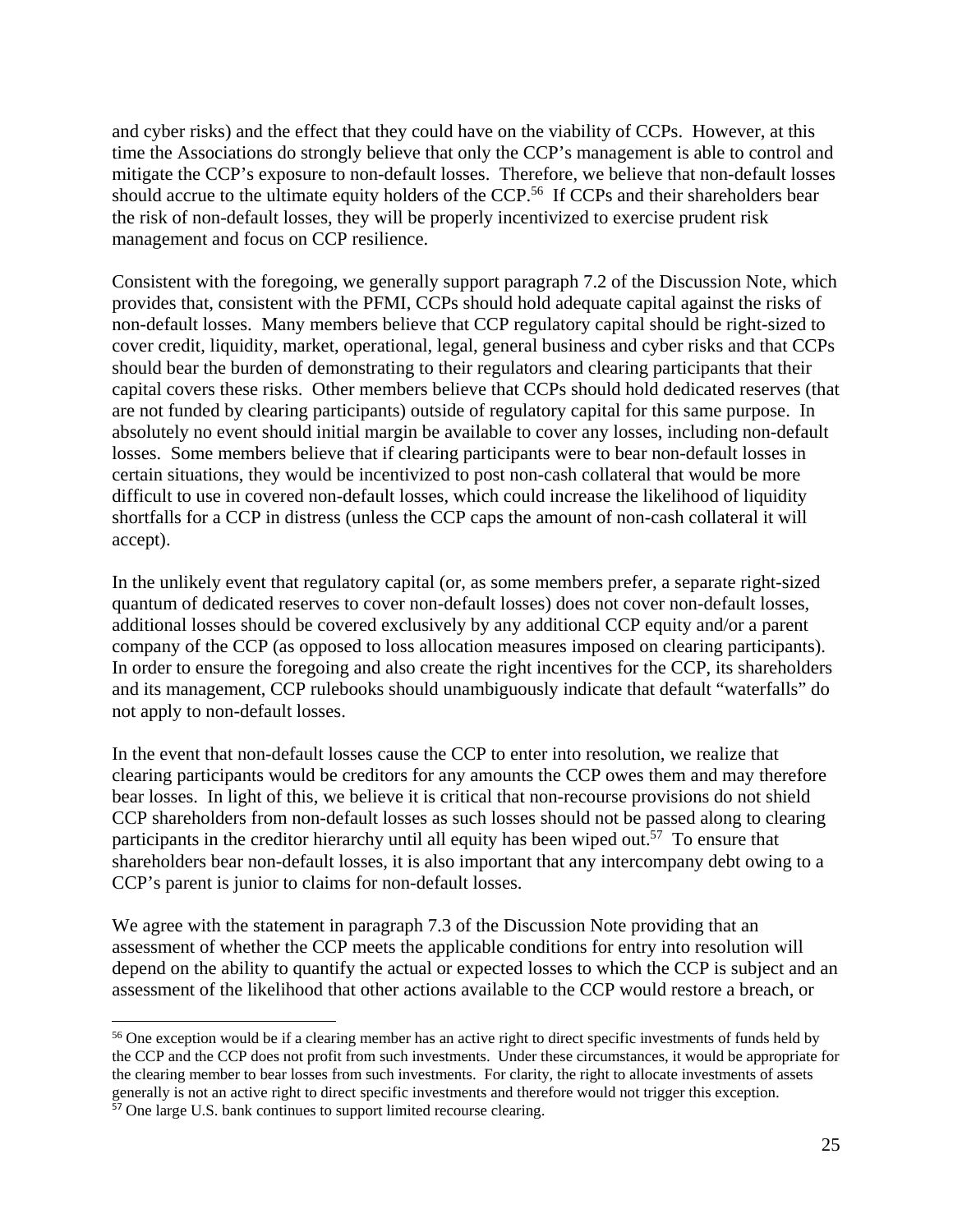likely breach of the minimum regulatory requirements necessary for the CCP to continue. We support additional work to ensure that regulators, including resolution authorities, have access to such information on an *ex ante* basis and clear plans regarding how to analyze it in a stress event. Currently clearing participants do not have adequate transparency regarding how CCPs measure and manage the potential for non-default losses or how CCPs would handle such losses in recovery or resolution. As discussed above for default losses, we believe it is critical for publicly available resolution strategies to address treatment of non-default losses completely separately form treatment of default losses.

If a CCP suffers both a default loss and a non-default loss (because, *e.g.,* a clearing member that is also a settlement bank or custodial bank for the CCP defaults), the portion of the losses that are attributable as non-default losses should not be treated the same as default losses. That is, the CCP's default "waterfall" should not cover these non-default losses. Among other scenarios, CCP resolution strategies should therefore contemplate simultaneous management of default losses and non-default losses. We believe that more work is necessary to analyze these different scenarios.

#### **Q14. Aside from loss allocation, are there other aspects in which resolution in non-default scenarios should differ from member default scenarios?**

Non-default losses are more likely to erode market confidence in a CCP's management. Therefore, it is even more crucial that the resolution authority have the power to replace the existing board of directors and terminate existing senior management.

**Q15. What is the appropriate NCWO counterfactual for a resolution scenario involving default losses? Is it the allocation of losses according to the CCP's rules and tear-up of all the contracts in the affected clearing service(s) or liquidation in insolvency at the time of entry into resolution, or another counterfactual? What assumptions, for example as to timing and pricing or the re-establishment of the CCP's matched book, will need to be made to determine the losses under the counterfactual?** 

We believe that the appropriate NCWO counterfactual is liquidation under the CCP's rulebook upon commencement of resolution. However, we do not believe that the counterfactual should try to account for, or make assumptions regarding, unexercised provisions of the CCP's rulebook. To do so could require assumptions that are contrary to prevailing market conditions. For example, if an auction or similar mechanism to return a CCP to a matched book failed, it would be extremely difficult, if not impossible, to accurately calculate what would have happened if the default management process played out and re-established a matched book at the CCP. Notwithstanding the foregoing, as noted above, we believe that a resolution authority should have the power to enforce unexercised provisions of the CCP's rulebook without violating NCWO.

In addition to the foregoing, it is extremely important to note that currently, clearing participants will not be creditors of the CCP entitled to NCWO protection except with respect to a return of their initial margin and, subject to non-recourse provisions, any net amounts that the CCP owes them, which is concerning. Non-recourse provisions at CCPs today generally restrict clearing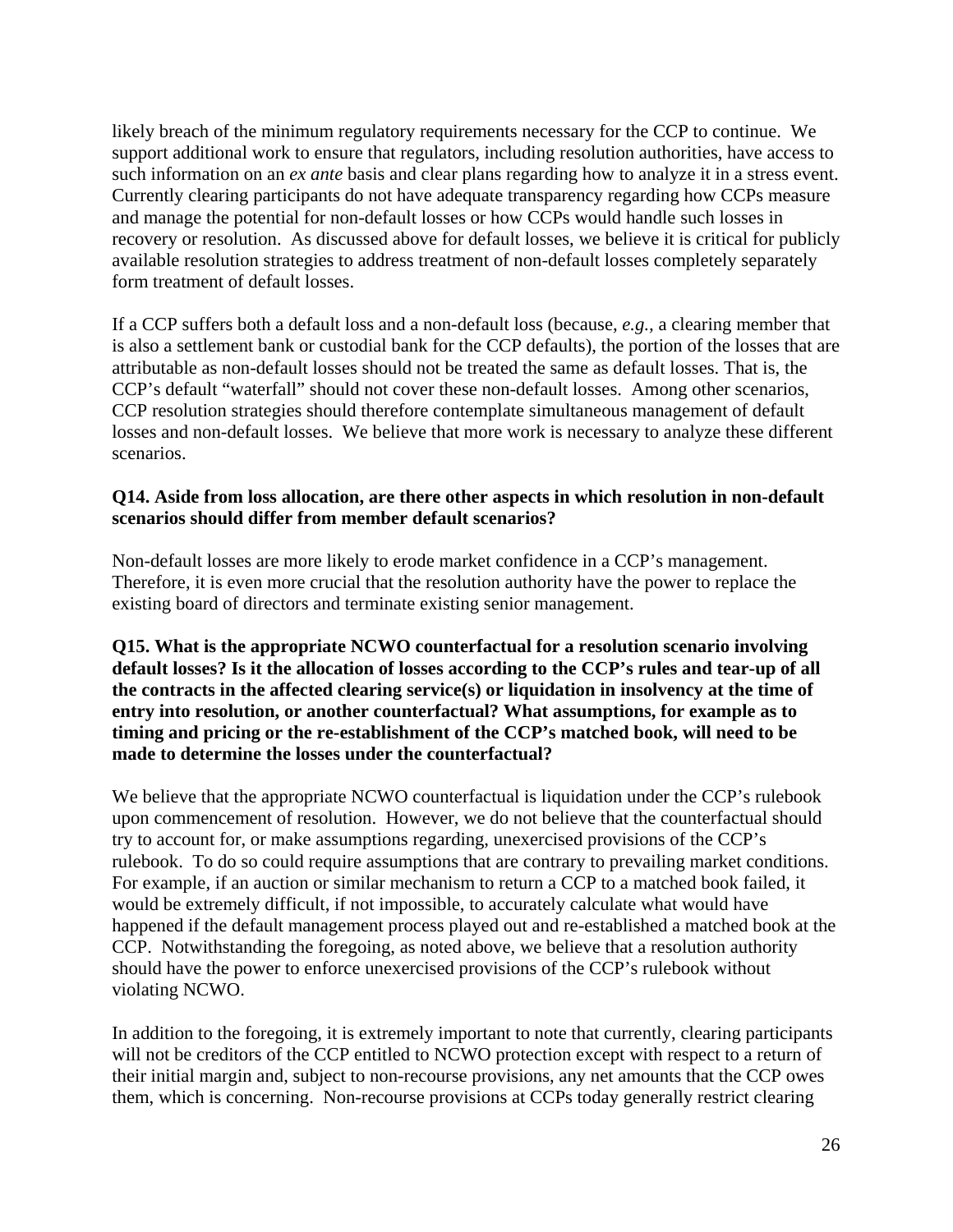participants' recoveries to a limited amount of financial resources allocated to a particular clearing service of the CCP. If these resources are exhausted prior to payment in full of clearing participants' claims against the CCP, the unpaid portions of such claims are extinguished. Thus, limited recourse provisions in effect represent an agreement between a CCP and its clearing participants that the clearing participants will not be creditors of the CCP to the extent their claims are extinguished. For these amounts clearing participants are therefore subordinated not only to the CCP's other general unsecured creditors (which may include the CCP's parent or other affiliates that hold inter-company debt issued by the CCP), but also to the CCP's shareholders. Without a more meaningful status as creditors, NCWO does not protect clearing participants in the way that it protects other creditors of the CCP or creditors of other types of financial entities that could be in resolution.

To address these issues and ensure that clearing participants are general unsecured creditors for the full amount of any losses they incur as a result of CCP recovery and resolution and rank ahead of CCP shareholders, we believe that national regulators should require CCPs to (1) remove non-recourse provisions from their rulebooks (subject to certain exceptions for product silos provided that assets of a parent company are available to clearing participants in the affected silo)58 and (2) provide senior debt claims to clearing participants that suffer losses from the application of loss allocation tools utilized after exhaustion of funded (*i.e.,* default fund) and unfunded (*i.e.,* capped assessments) mutualized resources and position allocation tools utilized upon the failure of the CCP's auction (or similar mechanism to rebalance its book). As noted above, absent resolution, these senior debt claims would be paid from future earnings of the CCP. In resolution, they could be bailed in for debt or equity as part of a recapitalization. In these situations, clearing participants would benefit from NCWO protection because they would be entitled to receive as much for their claims as they would have received for such claims in a liquidation of the CCP.

Without taking the steps outlined above to limit non-recourse provisions in CCP rulebooks and provide senior debt claims to clearing participants that suffer losses from VMGH and PTUs, clearing participants would be entitled to significantly less protection in resolution than other creditors of the CCP and it would be difficult to wipe out existing shareholders.

#### **Q16. What is the appropriate NCWO counterfactual for a resolution scenario involving non- default losses? Is it the liquidation of the CCP under the applicable insolvency regime, assuming the prior application of any relevant loss allocation arrangements for non-default losses that exist under the CCP's rules or another counterfactual?**

For non-default losses, we believe that the appropriate NCWO counterfactual is liquidation under the applicable insolvency regime at the time of resolution.

<sup>&</sup>lt;sup>58</sup> One large U.S. bank continues to support limited recourse clearing and therefore does not support compensation claims structured as described herein. This large U.S. bank does, however, support additional work to determine if compensation could be structured in a way that is consistent with non-recourse clearing.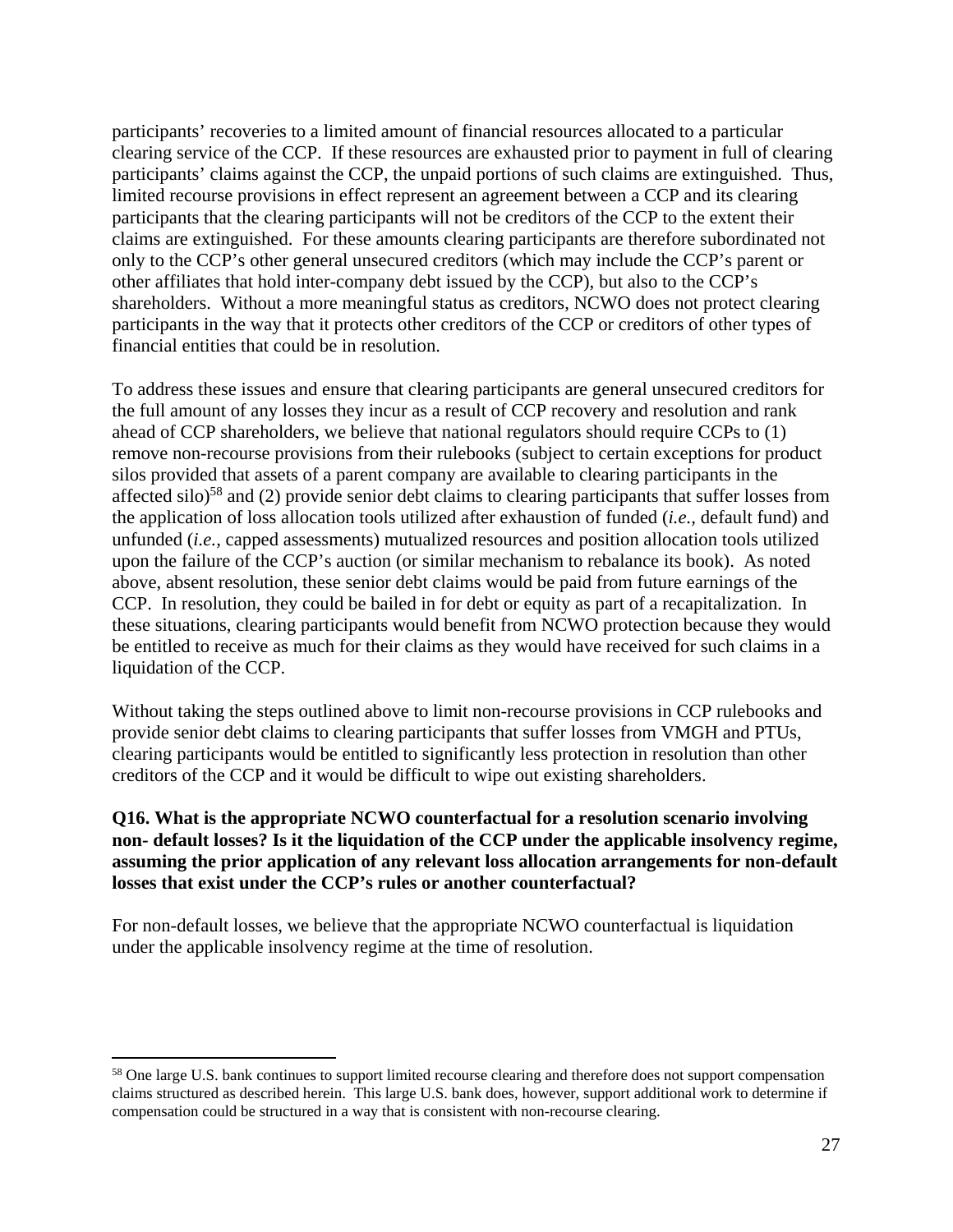#### **Q17. How should the counterfactual be determined in cases that involve both default losses and non-default losses?**

We also believe that the appropriate NCWO counterfactual in these situations is liquidation under the applicable insolvency regime at the time of resolution. Among other things, this ensures that non-default losses could not be covered by resources in the CCP's default "waterfall."

#### **Q18. Should CCP owners' equity be written down fully beyond the committed layer of capital irrespective of whether caused by default or non-default events?**

Yes, we believe that shareholders of a CCP should be completely wiped out in a resolution.

#### **Q19. Should new equity or other instruments of ownership be awarded to those clearing participants and other creditors who absorb losses in resolution?**

As noted above, we strongly believe that CCP rulebooks should provide senior debt claims for clearing participants who suffer losses beyond the CCP's funded (*i.e.,* default fund) and unfunded default resources (*i.e.,* capped assessments), in CCP recovery and resolution. Under our recommendations for CCP resolution tools, such losses would be from VMGH and PTUs. Issuing senior debt claims as compensation for VMGH and PTU losses would:

- Ensure that clearing participants suffering losses beyond their contribution to funded and unfunded mutualized resources are "creditors" for the amounts of such losses in resolution, irrespective of whether they incur such losses in recovery or resolution. In particular, clearing members must be creditors for these amounts in order to benefit from creditor protections in resolution such as "no creditor worse off" (NCWO).<sup>59</sup>
- Mitigate moral hazards associated with allocating losses or positions among clearing participants and thereby protecting equity holders of for-profit CCPs.
- Incentivize CCPs to focus on resilience in order to avoid exhaustion of funded and unfunded default resources and subsequent use of tools that would entitle clearing participants to senior claims.
- Offer greater likelihood of repayment than equity in the CCP if recovery is successful and resolution does not commence.
- Facilitate a subsequent bail-in of all senior debt claimants on a *pari passu* basis for equity in order to wipe out existing shareholders in resolution.

As noted above, if resolution does not occur, the terms of these senior debt claims should require repayment from the CCP's earnings prior to any such earnings being distributed to shareholders

<sup>&</sup>lt;sup>59</sup> As discussed in greater detail below, under current CCP rulebooks, clearing members would be creditors in resolution only for the return of their initial margin and, if they are in-the-money vis-à-vis the CCP, the net amount by which they were in the money to the extent that the CCP's resources covered such amounts. Limited recourse provisions in existing CCP rulebooks limit the amount of a clearing member's claims to the amount of resources held by the CCP or the relevant silo of the CCP.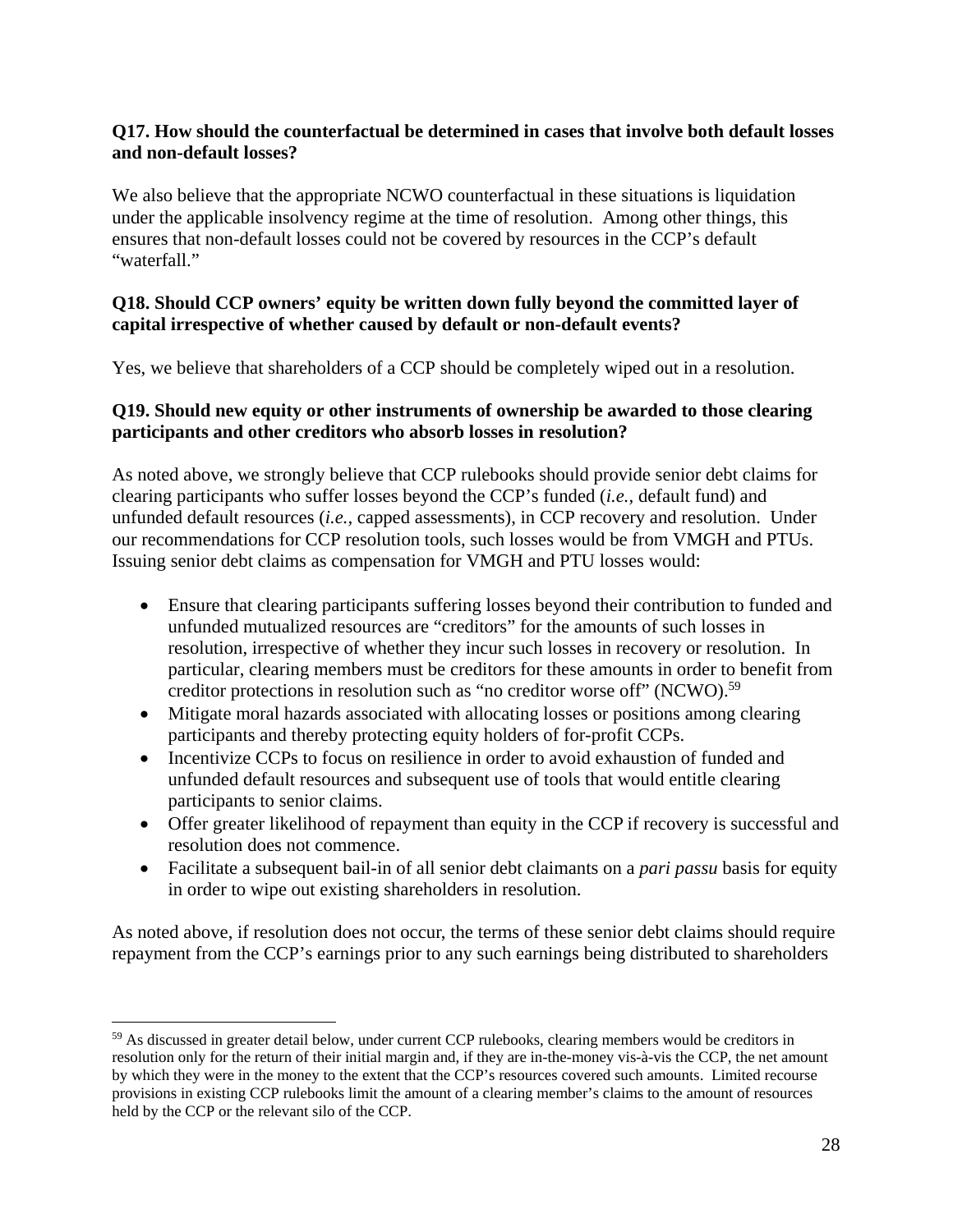or any existing debt holders that are affiliates of the CCP.<sup>60</sup> If recovery measures fail and resolution commences, then such claims should be paid prior to any distribution to the CCP's shareholders or could be exchanged or bailed in for debt or equity in the successor or resolved CCP, in accordance with the hierarchy of claims under the relevant resolution regime. This would ensure structural subordination of existing shareholders.<sup>61</sup> It is crucial that the holders of the senior debt claims have recourse beyond the defaulting clearing member's estate. Senior debt claims for losses due to VMGH are relatively simple to value and should be valued as the amount by which variation margin gains were haircut. However, the value of such senior debt claims for PTUs is less straightforward. We believe that the claims should follow the calculations typically used in the uncleared derivatives markets and therefore the value of claims should generally be based on the cost to clearing participants' of re-establishing their torn-up positions. We believe that more work needs to be done in determining the appropriate price for torn-up positions.

As noted above, many view compensation in the form of senior debt claims upon the use of VMGH and PTU as essential to align the interest of a CCP's shareholders with those of its clearing participants. In this regard, we note that the availability of such compensation would have implications for the CCP's solvency in a time of distress and could impact a CCP's decisions regarding which products to clear and how to structure its default management process. Some members believe that such compensation may also impact incentives for clearing participants to bid in auctions. Accordingly, we believe that when structuring the terms of compensation (including type, amount, priority, repayment terms and maturity of any claims), careful consideration should be given to resulting incentives for both a CCP's shareholders and its clearing participants. We also believe that additional work is necessary to determine which entity (the CCP or a holding company of the CCP) should issue the senior debt claims. This determination will likely depend in part on the resolution strategy for a particular CCP and the CCP's existing corporate structure.

#### **Q20. What are your views on the suggested standing composition of CMGs? Should resolution authorities consider inviting additional authorities to the CMG on an ad-hoc basis where this may be appropriate?**

We support the suggested standing composition of CMGs. We believe that any permanent or *ad hoc* additions should be based on:

• The need for a holistic understanding of all the consequences of the actions contemplated in CCP resolution, including by prudential regulators, market regulators and central banks, all of whom may have to take actions to support CCP resolution (*e.g.,* relaxation

 $60$  We recognize that additional work is necessary to establish precisely where such senior debt claims should fall within the creditor hierarchy. Among other things, liquidity providers to the CCP may ultimately find themselves with claims against the CCP and the ranking of such claims deserves careful consideration, as it should not hinder a CCP's ability to source liquidity in a time of stress.

 $61$  In addition to wiping out existing shareholders, we believe that a resolution authority should have the power to replace the existing board of directors and senior management.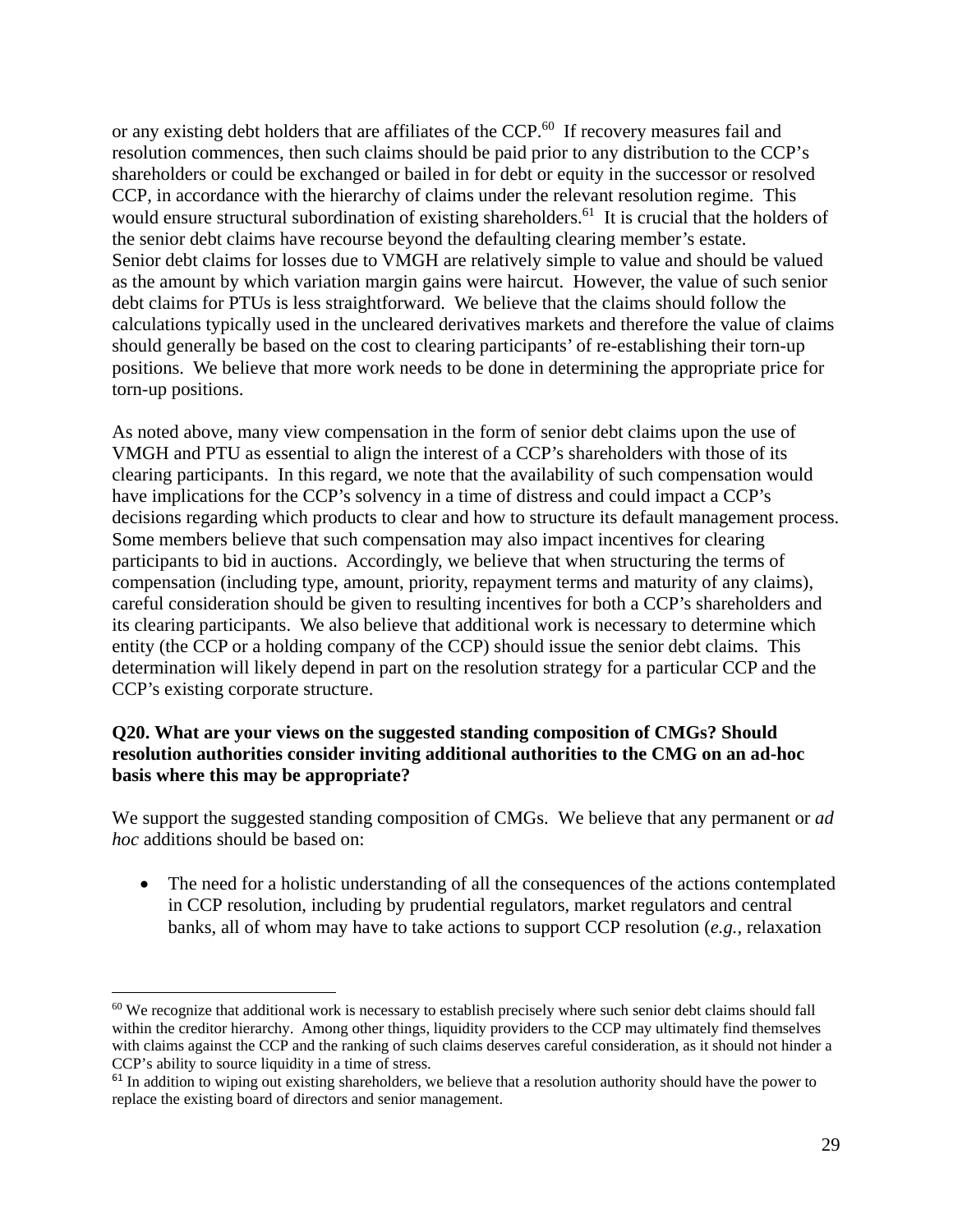of capital requirements, suspension of clearing mandates, provision of liquidity on standard market terms).

- The cross-border nature of most systemically important CCPs, and thus the necessity for international participation.
- The need for rapid and effective decision making at the time of CCP resolution.

#### **Q21. What should be the nature of engagement with authorities in jurisdictions where the CCP is considered systemically important, for the purpose of resolution planning and during resolution implementation?**

We believe that authorities should have transparency into resolution strategies for these CCPs on an *ex ante* basis and should be in real-time communication with the CCP and the relevant supervisors and resolution authorities in the CCP's home jurisdiction if resolution is contemplated. In order to properly plan for and anticipate a CCP resolution, we also believe that that authorities in all relevant jurisdictions should have transparency into recovery plans for such CCPs, both on an *ex ante* basis and on a real-time basis in the event that the CCP exercises its recovery plans. Home resolution authorities should particularly plan and coordinate on an *ex ante* basis with any third-country authorities who may be required to make quick decisions in the event of a CCP resolution. Such coordination should limit the need for any time-consuming coordination upon commencement of resolution.

To facilitate the foregoing, as noted above, CCPs should have in place processes and real-time risk management capabilities to capture, monitor and report records and conditions (including total exposures, specific large clearing member and client exposures, liquidity demands (*i.e.,*  uses) and coverage (*i.e.,* sources), available cash by currency, composition of non-cash collateral and certain other aspects of the CCP's default management process). Such processes and capabilities would enable CCP management and relevant authorities (including resolution authorities) to assess the stress situation in real time.<sup>62</sup>

#### **Q22. Should CCP resolution authorities be required to disclose basic information about their resolution strategies to enhance transparency and cross-border enforceability? If so, what types of information could be meaningfully disclosed without restricting the resolution authority's room for manoeuvre?**

The Associations believe that regulators should disclose CCP resolution strategies to the maximum extent possible to clearing participants and other relevant regulators (both domestic and foreign). At a minimum, clearing members and any other clearing participants that are expected to support default management processes and/or bear losses should have full access to resolution strategies. We also support fire drills to enhance operational understanding of resolution strategies.

 $62$  We recognize that many CCPs have such capabilities in place today, at least with respect to their supervisors. However, we urge universal implementation of these capabilities with respect to all relevant authorities, including resolution authorities.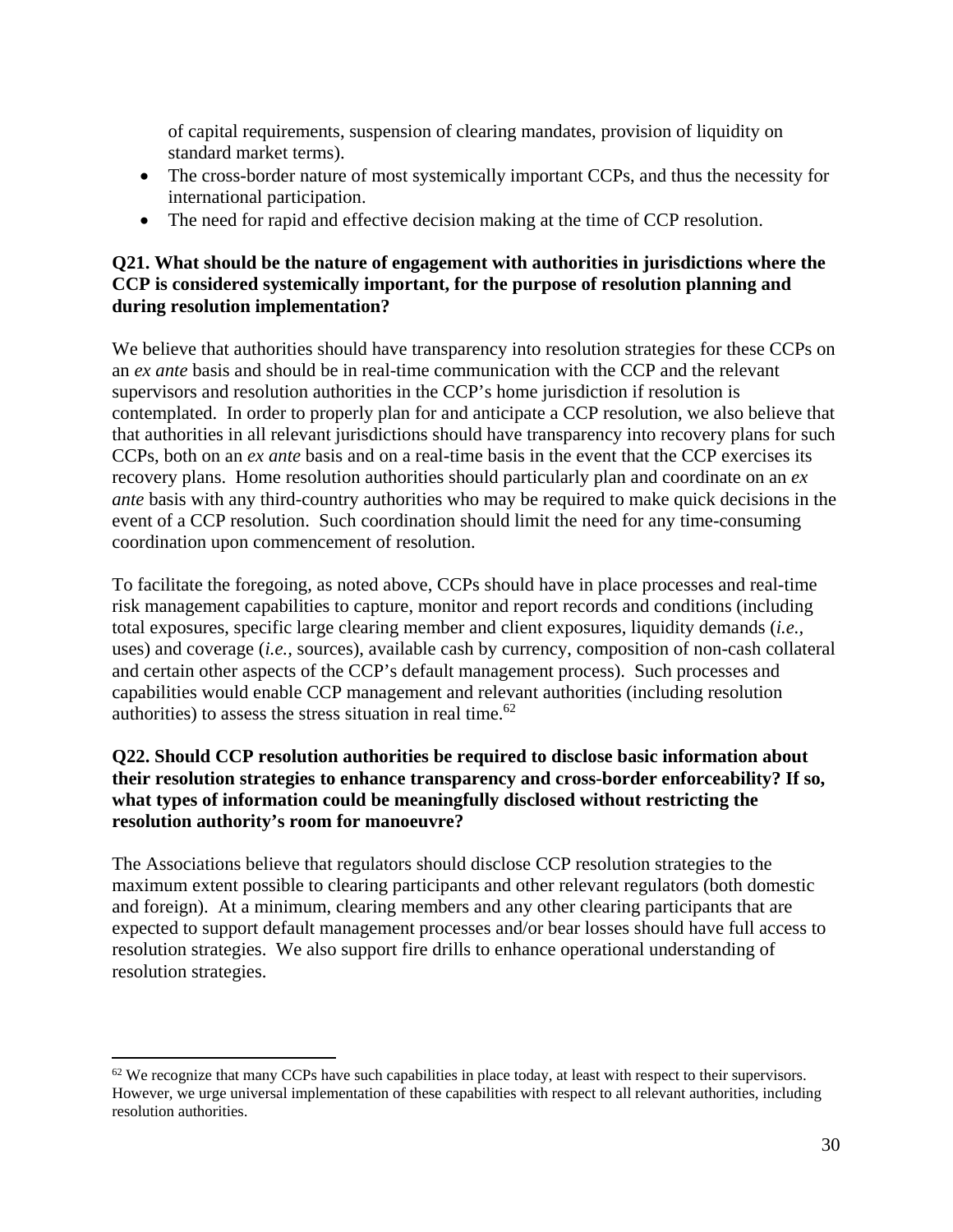#### **Q23. Does this section of the note identify the relevant CCP-specific aspects of cross-border effectiveness of resolution actions? Which other aspects, if any, should also be considered?**

The Associations support the considerations outlined in the Discussion Note, particularly with regard to ensuring cross-border enforceability of rulebook provisions, any other relevant resolution tools (including statutory tools) and the terms of relationships with custodians and other key counterparties.

#### **Q24. What should be the role, if any, of the suspension of clearing mandates in a CCP resolution and how should this be executed in a cross-border context?**

The Associations support the ability of all supervisory authorities to suspend their clearing mandates on an expedited basis (*i.e.,* within one day) in the event of distress at a CCP that is eligible to clear products covered by that mandate. This should apply regardless of whether the CCP is actually located in the jurisdiction of the relevant clearing mandate. We also think that clearing mandates for products covered by a CCP in resolution should be reviewed as a general matter on an *ex post* basis to determine if they are still appropriate under the applicable regulatory regime.

\*\*\*\*\*\*\*\*\*\*\*\*\*\*\*\*\*\*\*\*\*\*\*\*\*\*\*\*\*\*\*\*\*\*\*\*\*\*\*\*\*\*\*\*\*\*\*\*\*\*\*\*\*\*\*\*\*\*\*\*\*\*\*\*\*\*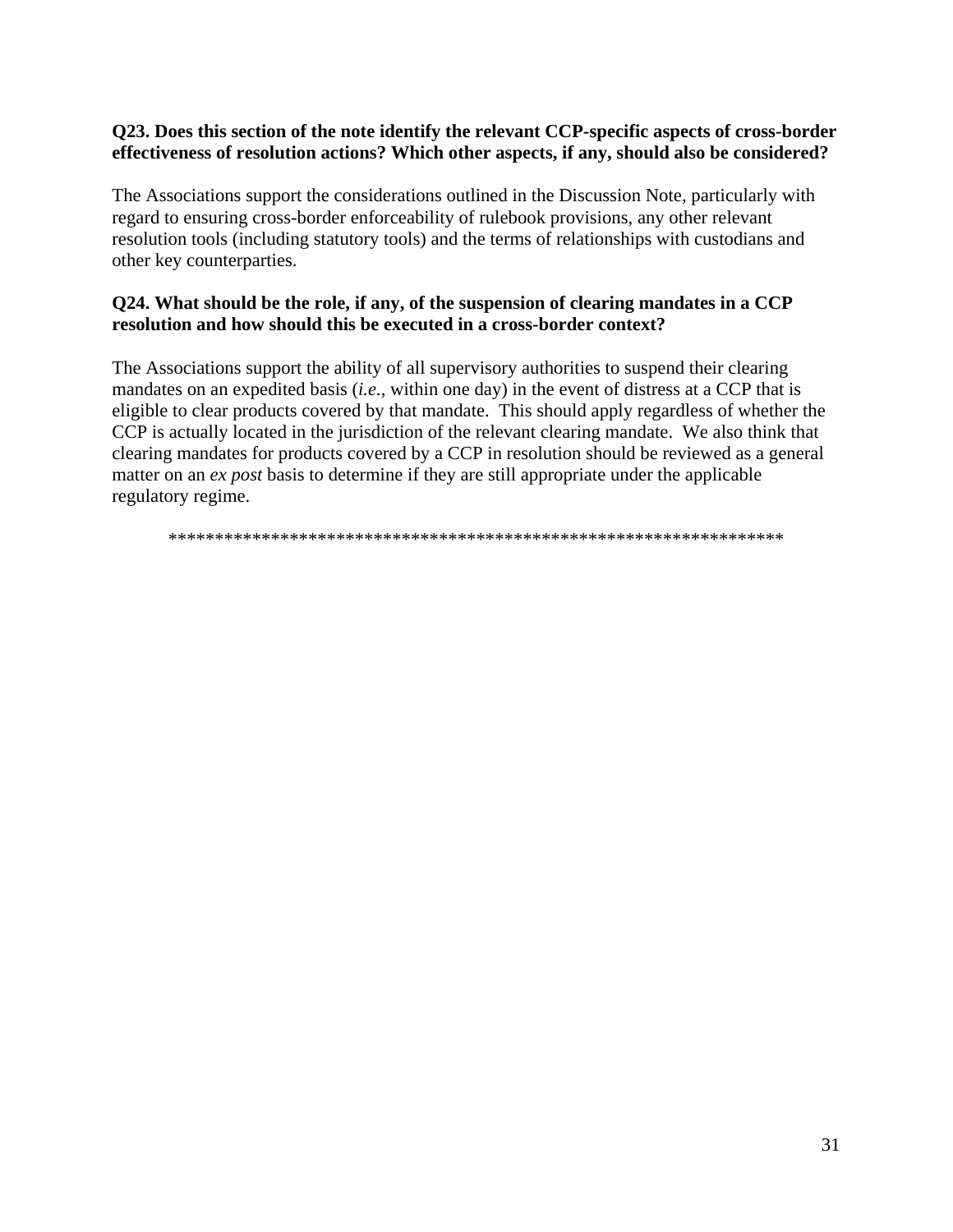We very much appreciate your consideration of our comments. If we may provide further information, please do not hesitate to contact the undersigned or staff at any of the Associations. Specifically, as we have noted to the FSB recently, the Associations plan to continue working on the novel and complex issues related to CCP resolution. We look forward to responding to future FSB consultations on these issues and would also welcome the opportunity for further engagement with the FSB in the interim as we expect that we will have more to share in the coming months.

Walt 1. Libbon

Walt L. Lukken President & Chief Executive Officer Futures Industry Association (FIA)

George Handjinicolaou Deputy CEO International Swaps and Derivatives Association, Inc. (ISDA)

David Strongin Executive Director Global Financial Markets Association

Andrés Portilla Managing Director - Regulatory Affairs Institute of International Finance (IIF)

Paige E. Pidano

Paige E. Pidano Managing Director and Senior Associate General Counsel The Clearing House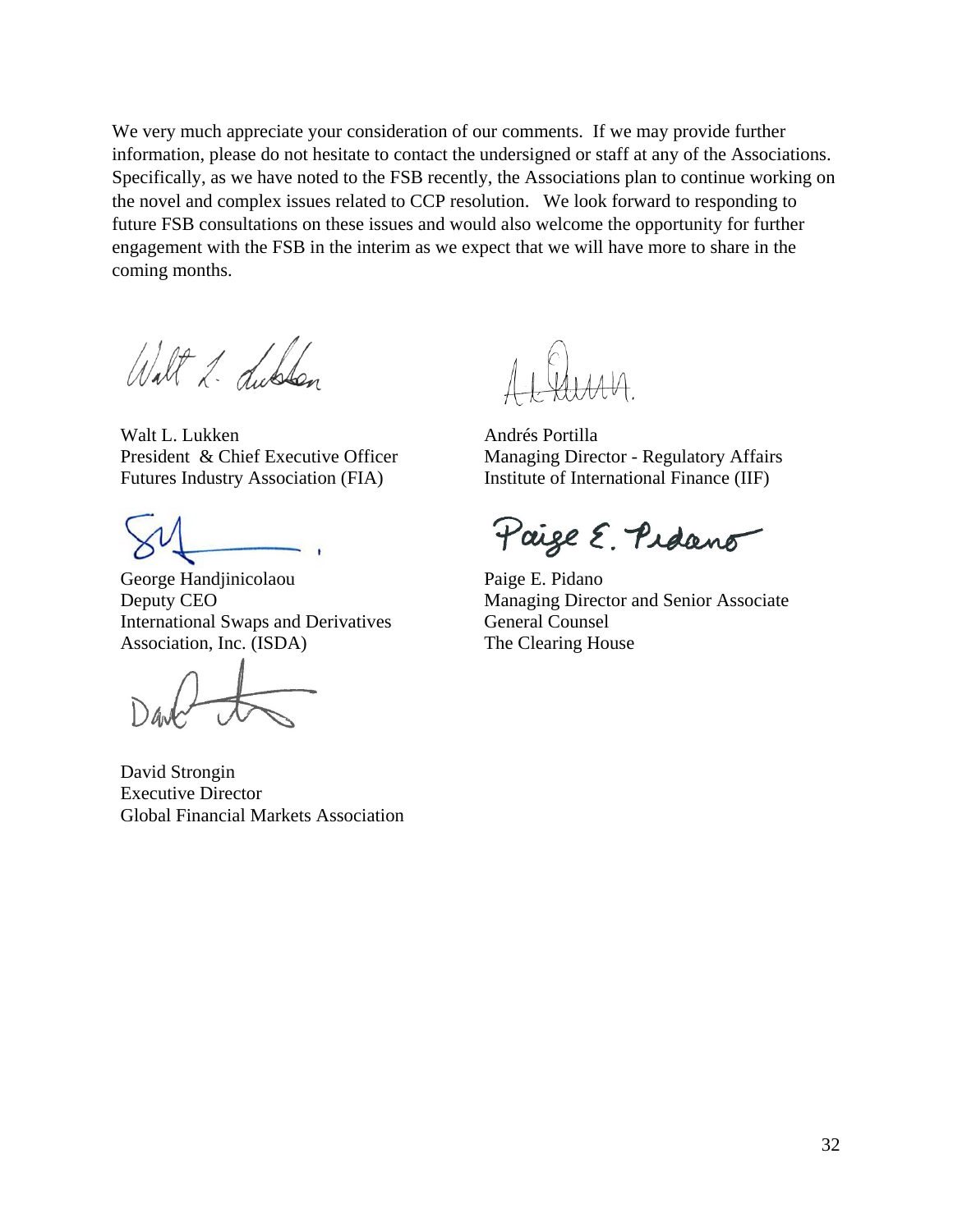

FIA is the leading trade organization for the futures, options, and cleared swaps markets worldwide. FIA's membership includes clearing firms, exchanges, clearinghouses, and trading firms from more than 25 countries as well as technology vendors, lawyers, and other professionals serving the industry. FIA's mission is to support open, transparent, and competitive markets, to protect and enhance the integrity of the financial system, and to promote high standards of professional conduct.



The Global Financial Markets

Association (GFMA) brings together three of the world's leading financial trade associations to address the increasingly important global regulatory agenda and to promote coordinated advocacy efforts. The Association for Financial Markets in Europe (AFME) in London and Brussels, the Asia Securities Industry & Financial Markets Association (ASIFMA) in Hong Kong and the Securities Industry and Financial Markets Association (SIFMA) in New York and Washington are, respectively, the European, Asian and North American members of GFMA. For more information, visit http://www.gfma.org.



The Institute of International Finance is the global association of the financial industry, with close to 500 members from 70 countries. Its mission is to support the financial industry in the prudent management of risks; to develop sound industry practices; and to advocate for regulatory, financial and economic policies that are in the broad interests of its members and foster global financial stability and sustainable economic growth. IIF members include commercial and investment banks, asset managers, insurance companies, sovereign wealth funds, hedge funds, central banks and development banks. For more information visit www.iif.com.